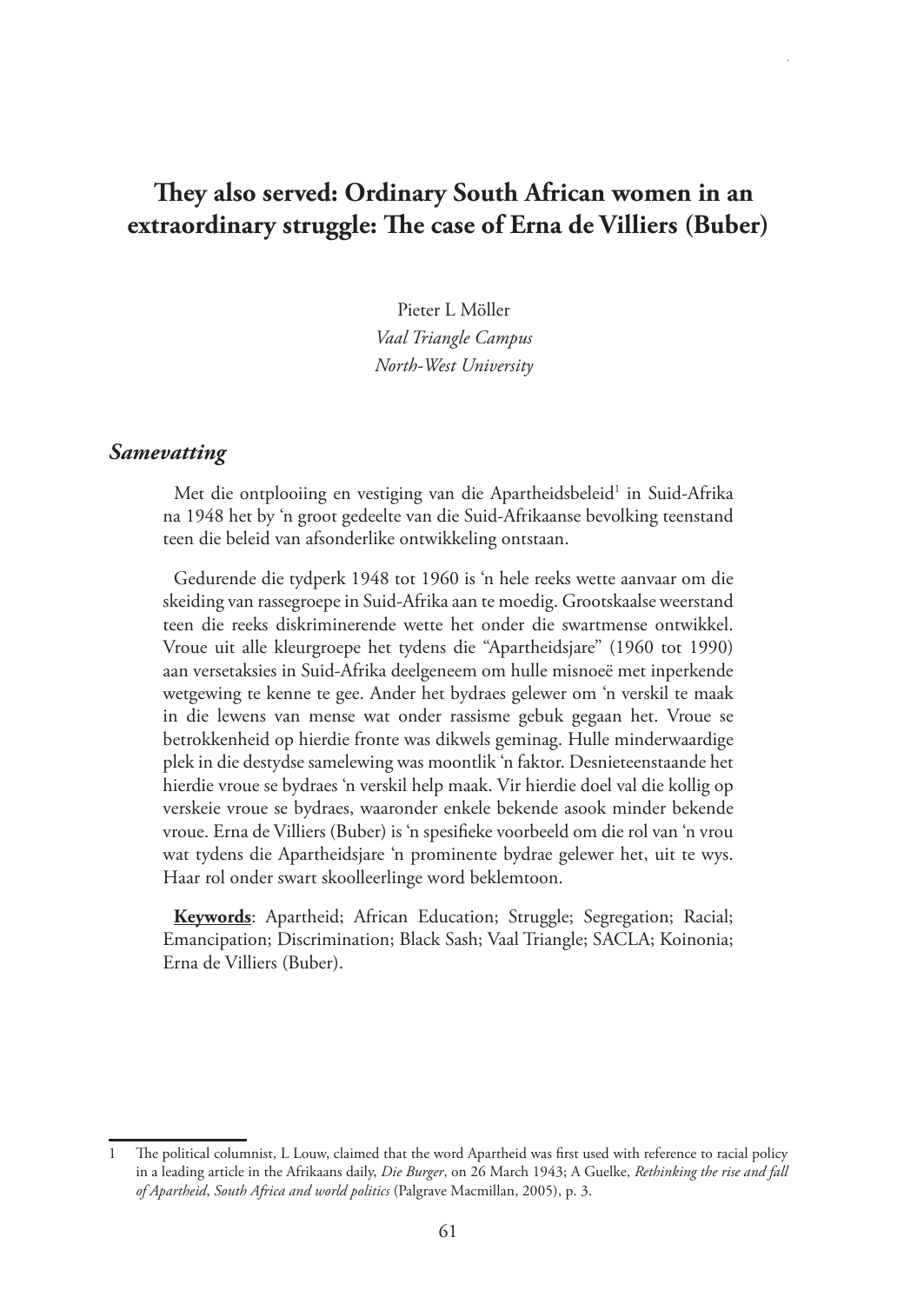### **Introduction**

When the Union of South Africa was established in 1910, policies that were adopted were unfavourable to black people. A clear indication of this was the passing of the Native Land Act of 1913.<sup>2</sup> According to this act, blacks, irrespective of their large population numbers, were confined to a mere 13 per cent of the country.<sup>3</sup>

Women's involvement in protest actions can be traced back to as early as 1908, starting with ordinary issues.4 At the time, it was a heroic act for women as they were excluded from political institutions and lacked participation in politics.<sup>5</sup> Women's oppression and inequality spurred them on to become more vocal and active in campaigning for change.6 The Bantu Women's League (BWL) was formed as a branch of the ANC in 1918. Members of the ANC founded the organisation as the South African Native National Congress (SANNC) in 1912 to protest injustices against the black South African population. The BWL became involved in passive resistance and fought against passes for black women.7 A petition bearing 5 000 signatures of women in the Orange Free State requesting Parliament to repeal the pass laws for women.<sup>8</sup> In 1914, Government relaxed women's pass laws.

South Africa had watershed elections in 1924 and 1948 with regard to the racial policy in the country.

The South African general election in 1924 was a realigning election in the Union of South Africa.<sup>9</sup> JBM Hertzog, who also won the "swart gevaar" elections in 1929, promised to preserve a "white South Africa" for the minority whites in the country.<sup>10</sup> His policies provided advantage and opportunity to whites in the workplace.

<sup>2</sup> BJ Liebenberg & SB Spies, *South Africa in the 20th century* (Pretoria, JL van Schaik Publishers, 1994), p. 58.

<sup>3</sup> N Worden, *The making of modern South Africa, conquest, segregation and Apartheid*, (Blackwell, Oxford, 1994), p. 49.

<sup>4</sup> Y Muthien, *State and resistance in South Africa*,1939 – 1965 (Alderstad, Hants, Avebury, 1994), p. 128.

<sup>5</sup> B Bozzoli, *Woman of Phokeng, consciousness, life strategy and migrancy in South Africa*, 1900 – 1983 (Clyson Printers, 1991), p. 167.

<sup>6</sup> Available at: www.hurisa.org.za/, as accessed on 4 February 2004.

<sup>7</sup> Available at: www.sahistory.org.za/pages/governence-projects/liberation-struggle/organisations.htm, as accessed on 8 February 2010.

<sup>8</sup> Available at: /www.anc.org.za/wl/docs/50years.html, as accessed on 4 December 2009.

<sup>9</sup> *Realigning election or realignment* are terms from political history and political science describing a dramatic change in politics.

<sup>10</sup> CFJ Muller, 500 years, *A history of South Africa* (Cape Town, Academica, 1986), p. 414.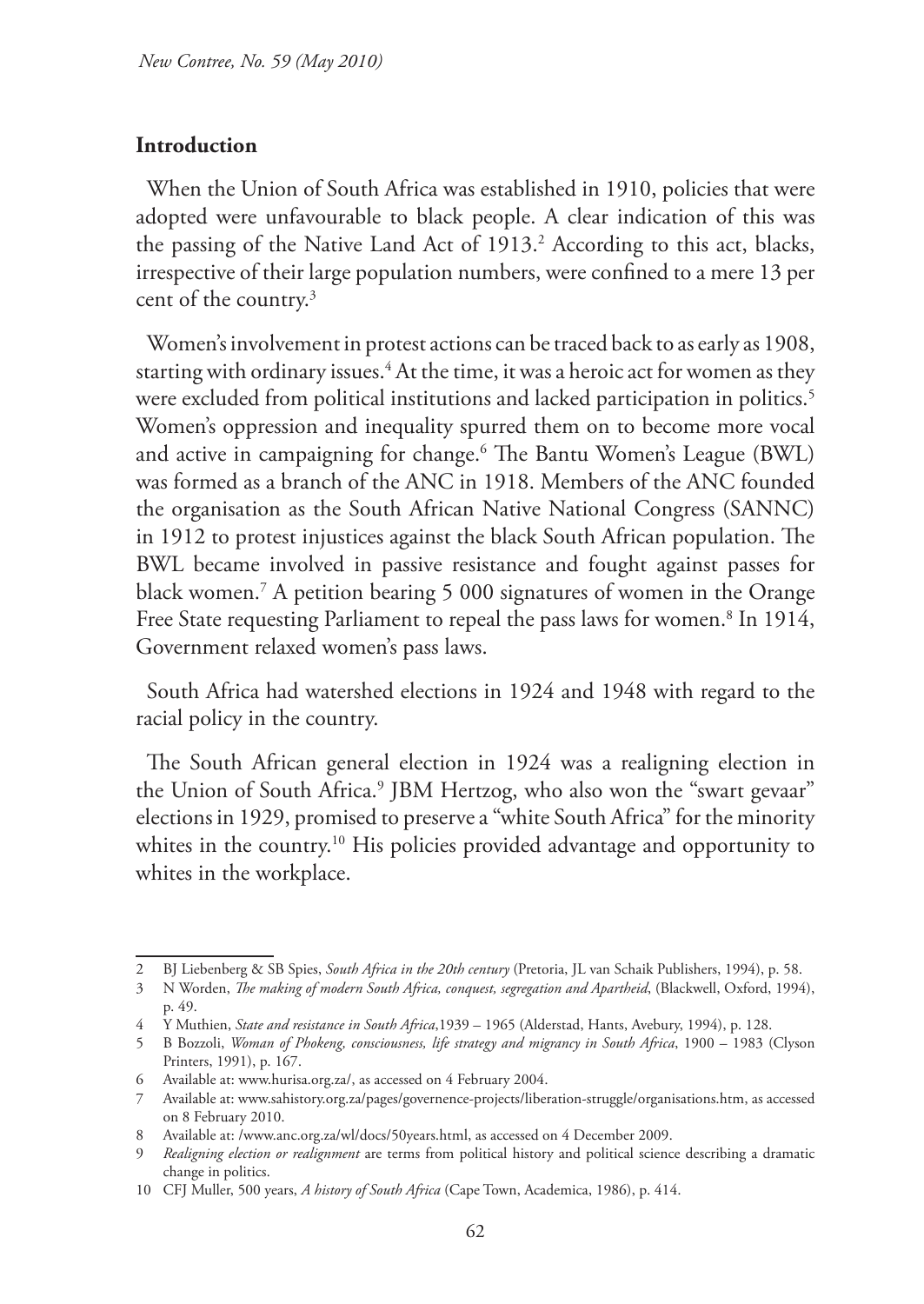In 1930, the government in South Africa granted franchise to white women on the same basis as white men. Black women did not qualify to vote, even though some black men did.11 With this, the African electorate was reduced from 3.1 percent to 1.4 percent of the total votes.<sup>12</sup>

Hertzog's legislation in 1936 represented an ongoing assault on the already limited political rights of African people, and it became clear that the intention of these laws was to whittle the African franchise away even further.<sup>13</sup>

With the implementation of the Hertzog bills, a revival of organizational opposition took place and blacks made a new bid for unified action.<sup>14</sup>

Hertzog and Malan established the Reunified National Party in 1939, while Smuts's popularity continued to slip.<sup>15</sup>

In 1948, Malan campaigned for strict enforcement of white job reservation, a ban on mixed marriages and the establishment of "native'" political bodies in African reservations in lieu of parliamentary representation. The ideal state of affairs for him and his party would have been the total territorial Apartheid or separation of whites and blacks. Unfortunately, it was not practicable in view of South Africa's dependence on black labour.<sup>16</sup> He also advocated the periodic forced return of African labourers to rural areas in an effort to discourage permanent urban residency while maintaining a cheap labour supply for Afrikaans farmers.<sup>17</sup>

Apartheid was a policy of separate development, preserving and safeguarding the racial identity of the white population in South Africa,<sup>18</sup> which entailed the separation of races based on colour.<sup>19</sup> Apartheid means separateness.<sup>20</sup> This was a system of legal racial segregation enforced by the National Party government in South Africa between 1948 and 1994.21 Its underlying principle was the enforced separation, not just subordination, of blacks and

<sup>11</sup> Available at: www.legalb.co.za/SA/SA-Nat-List-alpha-F-TAGGED.htm, as accessed on 3 May 2010.

<sup>12</sup> TRH Davenport, *South Africa: A modern history,* 4th edition (London, MacMillan, 1991), p. 282.

<sup>13</sup> BJ Liebenberg & SB Spies, *South Africa in the 20th century*, p. 298.

<sup>14</sup> N Worden, *The Making of Modern South Africa...*, p. 85.

<sup>15</sup> TRH Davenport, *South Africa: A modern history*, pp. 293-294, 301.

<sup>16</sup> BJ Liebenberg & SB Spies, *South Africa in the 20th century*, p. 322.

<sup>17</sup> Anon., "Malan", Available at: www.pbs.org/cgiregistry/2wgbh/commandingheights/CRepLivepl?yearin=1924 &yearout=194, as accessed on 4 February 2010.

<sup>18</sup> A Guelke, *Rethinking the rise and fall of Apartheid...*, p. 2.

<sup>19</sup> BJ Liebenberg & SB Spies, *South Africa in the 20th century*, p. 323.

<sup>20</sup> A Guelke, *Rethinking the rise and fall of Apartheid...*, pp. 2–3.

<sup>21</sup> H Giliomee & B Mbenga, *New history of South Africa*, (Tafelberg, 2007), p. 259.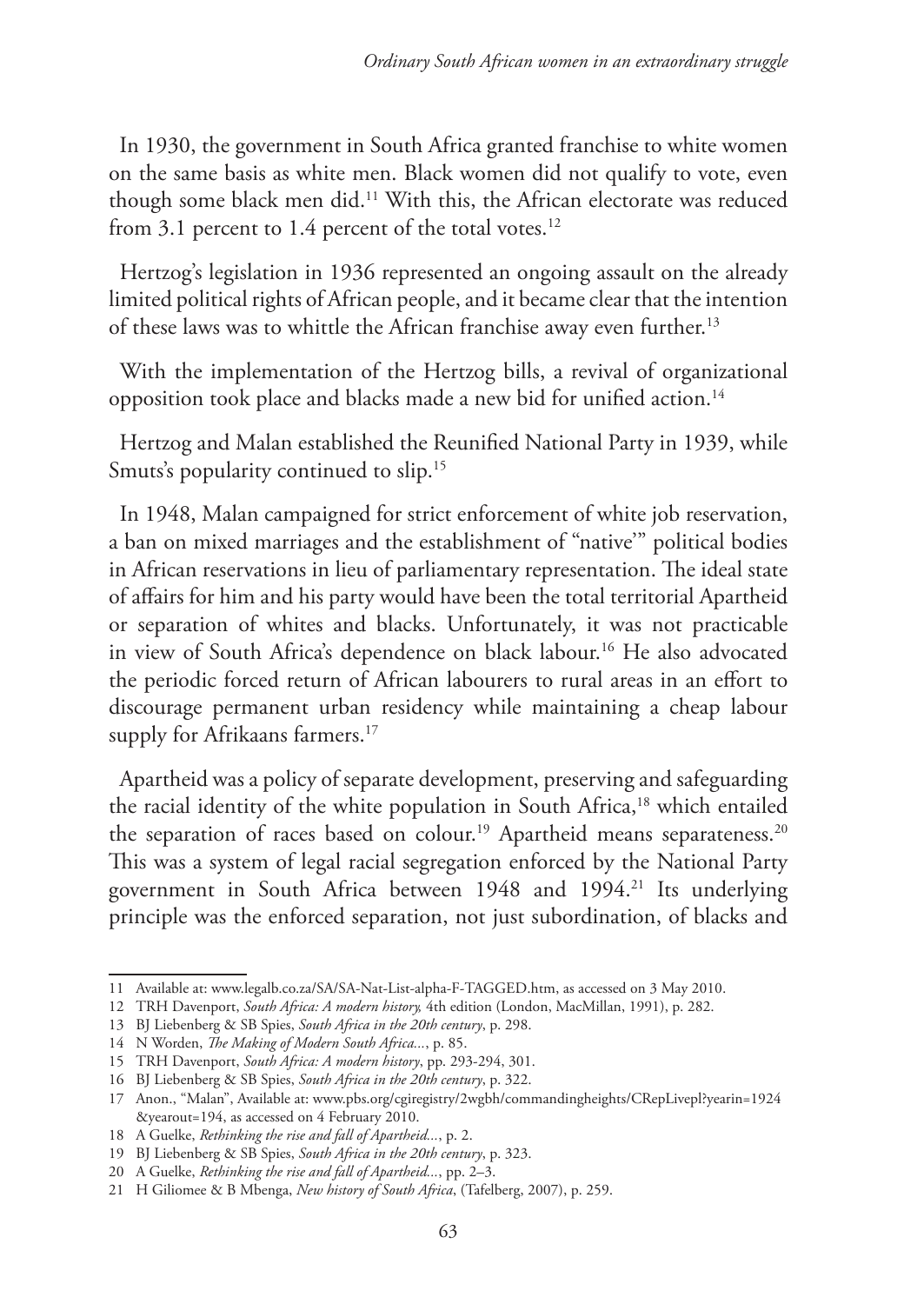whites in the spheres of work, residence and government.<sup>22</sup> The government segregated education, medical care and other public services, and provided black people with services greatly inferior to those of whites.<sup>23</sup>

This policy eventually affected every aspect of life in South Africa. Two major acts to prevent racial intermixing were the Prohibition of Mixed Marriages Act (1949) and the Immorality Amendment Act (1950).<sup>24</sup> The first one implied that all marriages between whites and any other racial group were illegal. The second one declared any sexual relationship across the colour line a serious offence. With the Population Registration Act of 1950, a national register was created. All Black people were classified according to race and had to carry an identification document at all times. This act caused particular hardship.25 The Group Areas Act of 1950 separated races in residential and business areas. Urban areas were especially affected. Many people were forced to close down their shops and homes and move to specific areas that were allocated to them by law. This act became the cornerstone of Apartheid.<sup>26</sup> One of the most controversial acts introduced was the Bantu Education Act of 1953. This act gave the Minister of Native Affairs control over all black schools and provided blacks with separate education in their own schools.<sup>27</sup>

The introduction of passes for women in 1952 spurred the ANC Women's' League to form the Federation of South African Women. They gave the issue of passes a national dimension.28 The amalgamation of the African National Women's League and the Federation of South African Women saw a strong sense of unity among women, including women of other races.<sup>29</sup> The women's anti-pass campaign brought women of all races together because the pass laws were among the most hated Apartheid laws. These passes meant that African women could live and work only in certain areas in the country.<sup>30</sup> Women were not allowed to bring their children to urban areas where they worked, which separated mothers and children for long periods.<sup>31</sup>

<sup>22</sup> N Worden, *The making of modern South Africa...*, p. 72.

<sup>23</sup> TRH Davenport, *South Africa: A modern history*, p. 518.

<sup>24</sup> BJ Liebenberg & SB Spies, *South Africa in the 20th century*, p. 322.

<sup>25</sup> TRH Davenport, *South Africa: A modern history*, p. 328.

<sup>26</sup> BJ Liebenberg & SB Spies, *South Africa in the 20th century*, p. 323.

<sup>27</sup> BJ Liebenberg & SB Spies, *South Africa in the 20th century*, p. 325.

<sup>28</sup> Anon., "ANC Woman's Leaque", Available at: www.overcomingapartheid.msu.ed/terms.php, as accessed on 4 February 2010.

<sup>29</sup> Anon., "ANC Woman's Leaque", Available at: www.anc.org.za/woman'sleague/50 years of struggle, as accessed on 3 February 2010.

<sup>30</sup> H Dhansay, *Apartheid and resistance*, p. 14.

<sup>31</sup> Anon., "Dawn of Woman's day", *City Press*, 5 August 2007, p. 30.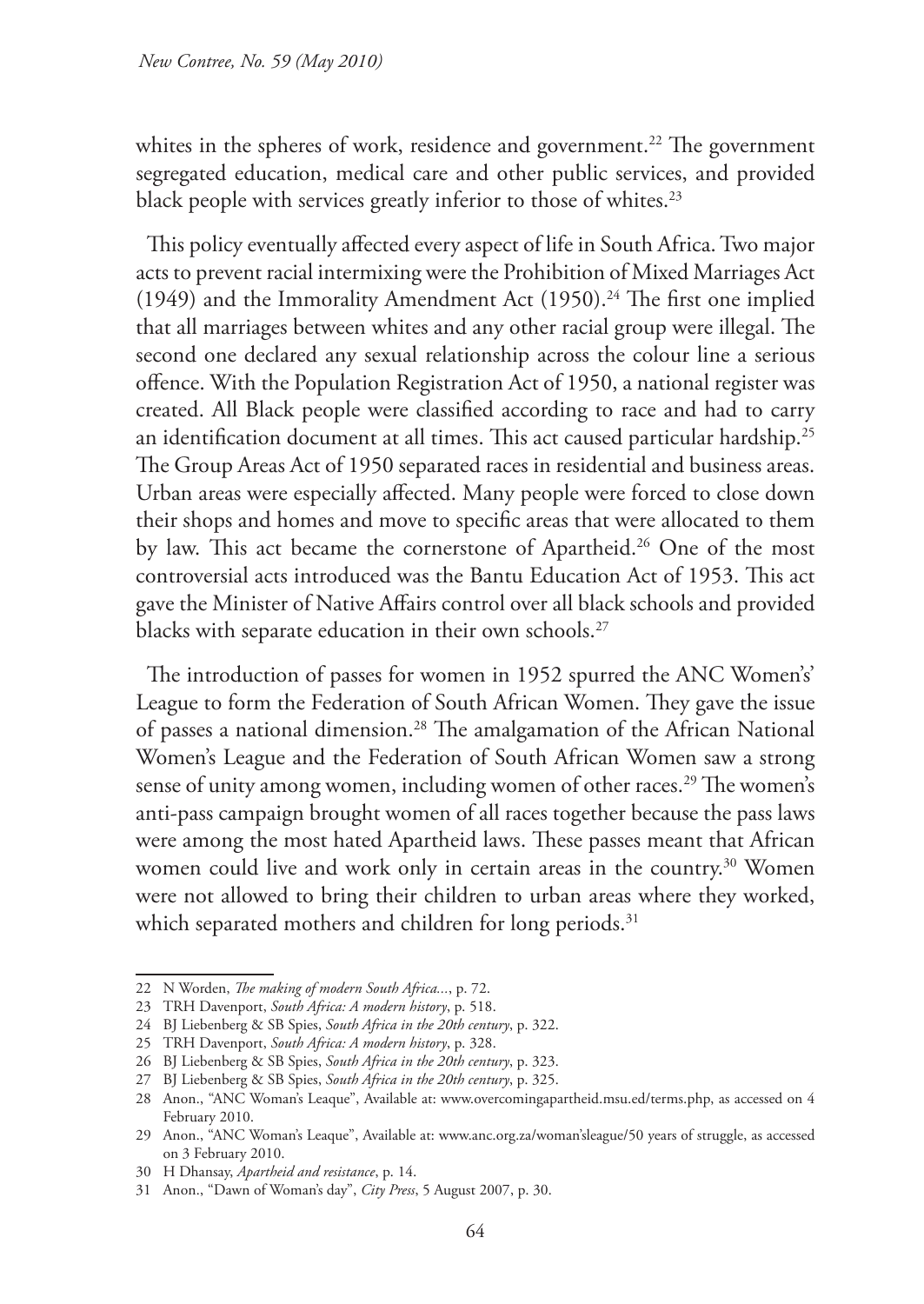In 1955, a small group of predominantly English-speaking, white, middleclass women formed an organisation called The Women's Defence of the Constitution League, which became known as the Black Sash because the women wore a black sash over one shoulder when they demonstrated against discriminatory legislation.<sup>32</sup>

The women's march to the Union Buildings in Pretoria against the pass laws on 9 August 1956 was historically brave and left the impression that women were a force to be reckoned with.<sup>33</sup> They indicated strongly that they totally opposed and rejected passes for African women.<sup>34</sup> However, the struggle against the pass laws was not a matter for African women only. It formed part of the struggle for liberation.<sup>35</sup> About twenty thousand women took part in the march. They arrived in ANC blouses, traditional dresses, colourful saris, business suits with fancy hats, and they came in the name of the women of South Africa to show their discontent with the pass system.<sup>36</sup> Although the march was illegal, the women moved to the Union Buildings in pairs. Officials refused to have an audience with the women, but thousands of petitions were left on the steps of the building.<sup>37</sup> The courage displayed by these women deserves honour and remembrance for generations to come:<sup>38</sup>

Women are not afraid of suffering for the sake of their children and their homes. Women would not face a future, imprisoned in the pass laws. Women would fight for the right to live and move freely as human beings.<sup>39</sup>

The Black Consciousness Movement (BCM) was an anti-Apartheid activist movement that emerged in South Africa in the mid-1960s. The central ideas of the movement were the encouragement of self-confidence among black people, the severing of all ties with whites and the grouping of all oppressed people of colour under the term "blacks".40 The BCM did not place great emphasis on women, although it was acknowledged that equality of women was a necessary component of liberation.<sup>41</sup> Women's organisations have

<sup>32</sup> Anon., "Black Sash", Available at: www.sahistory.org.za/pages/governence-projects/liberation-struggle organisations.htm., as accessed on 9 February 2010.

<sup>33</sup> Anon., "Old comrade revisits Pretoria in celebration of Women's day", *Sunday Independent*, 29 July 2006, p. 11.

<sup>34</sup> J Schadeberg, *Nelson Mandela and the rise of the ANC* (Parklands, Jonathan Ball, Donker, 1990), p. 7.

<sup>35</sup> Anon., "Women, work and the pass laws", *Leader*, 30 August 2002, p. 6.

<sup>36</sup> D Stewart, L Ngoyi, *They fought for freedom* (Cape Town, Maskew Miller Longman, 1996), p. 36.

<sup>37</sup> EHD Russel, *Lives of courage, women for a new South Africa*, (Basic Books, Inc., Publishers, New York, 1989), p. 210.

<sup>38</sup> Anon., "Girls urged to remember the struggle", *Daily Dispatch*, 11 August 2003, p. 2.

<sup>39</sup> Anon., "Black Consciousness Movement", Available at: www.africanhistory.about.com/od/apartheid/a WomensAntiPass.htm, as accessed on 9 February 2010.

<sup>40</sup> BJ Liebenberg & SB Spies, *South Africa in the 20th century*, p. 458.

<sup>41</sup> Anon., "Debt to women who inspired", *Business Day*, 18 July 2003, p. 9.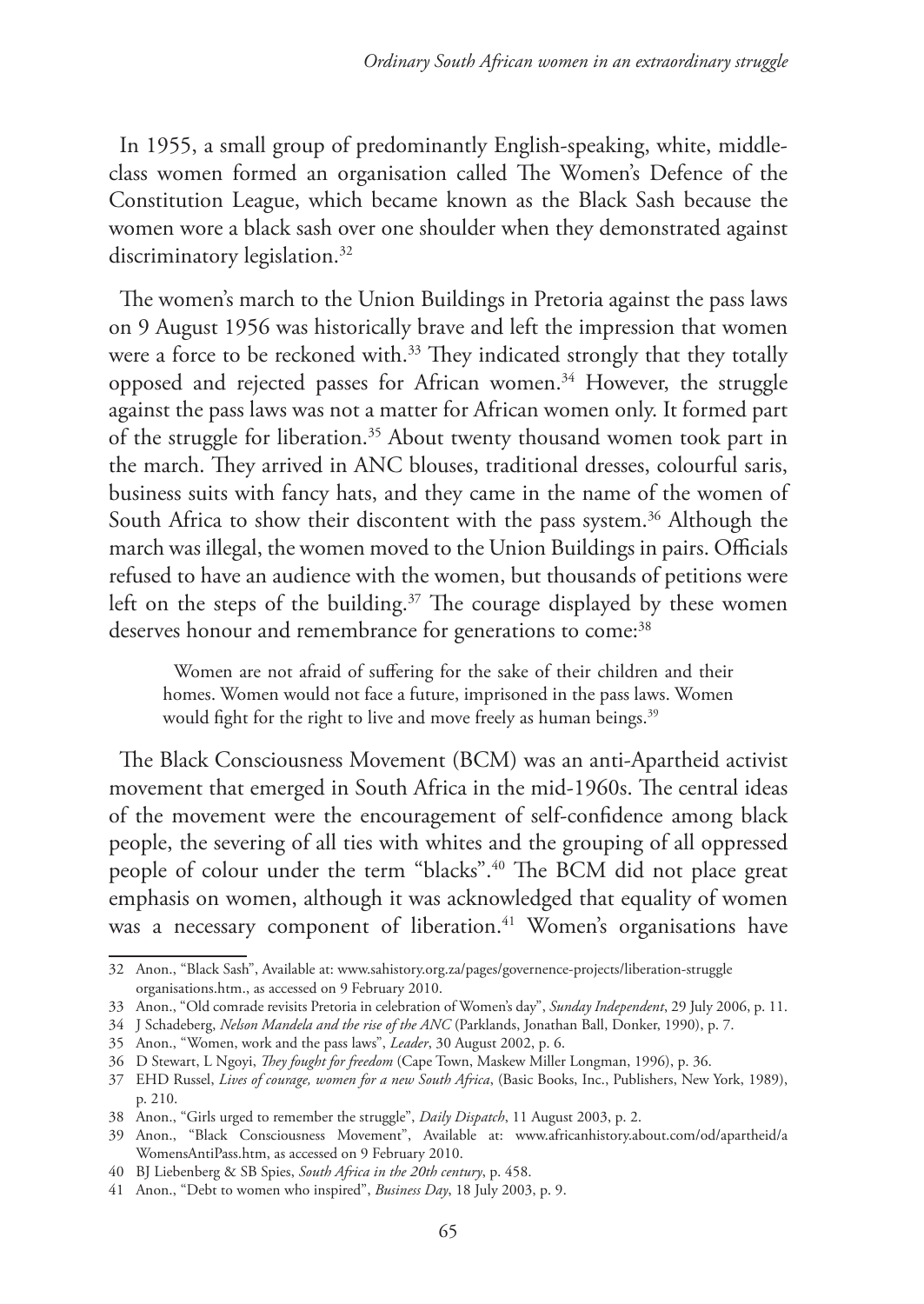always operated within the framework of the political resistance movements, because of the women's clear understanding that the reforms they needed were dependent upon the restructuring of the state itself.<sup>42</sup>

# **The contribution of South African women to the "struggle": A walk through time**

Many women participated and contributed through resistance movements during the so-called "struggle" of the Apartheid years in South Africa. To identify women who participated in the resistance movements in South Africa is an extremely broad topic, because there were many women who contributed to the struggle. Many are well-known activists who played a significant role in resistance movements, but many of them are unknown and their participation unrecognised.

There was also a myriad of "small people" who were much involved and without whose dedication to the struggle the result might have been different. In the study, it sometimes became a demanding task to gather information, as primary sources to serve as references are scarce. The ultimate focus is on the extraordinary experiences and role of Erna de Villiers (Buber), an ordinary white woman and teacher from the Vaal Triangle.

The role of several well-known and less known women in the struggle against Apartheid is discussed to accentuate the difference they made in "unschackling" Apartheid. Therefore, reference is made to the role and contribution of women such as Charlotte Maxeke, Dorothy Nyembe, Lillian Ngoyi and Helen Zille who indeed played a significant role during the Apartheid years and made a considerable contribution to South African society.

Women played a decisive role, not only in the emancipation of women, but also in the battle against injustice to and prejudice against their gender and race. Although Apartheid had a negative impact on women in general, their resistance created an effective combined effort, and many of them became real icons. Often their stories are woven into the narratives of anti-Apartheid male leaders.43 It could be said that, without their individual contributions, the struggle would have been deprived of catalysts.

<sup>42</sup> Anon., "Women and the struggle", *Leader*, 9 August 2002, p. 7.

<sup>43</sup> Anon., *"*Forgotten heroes of the Struggle", *Cape Argus*, 9 August 2007, p. 11.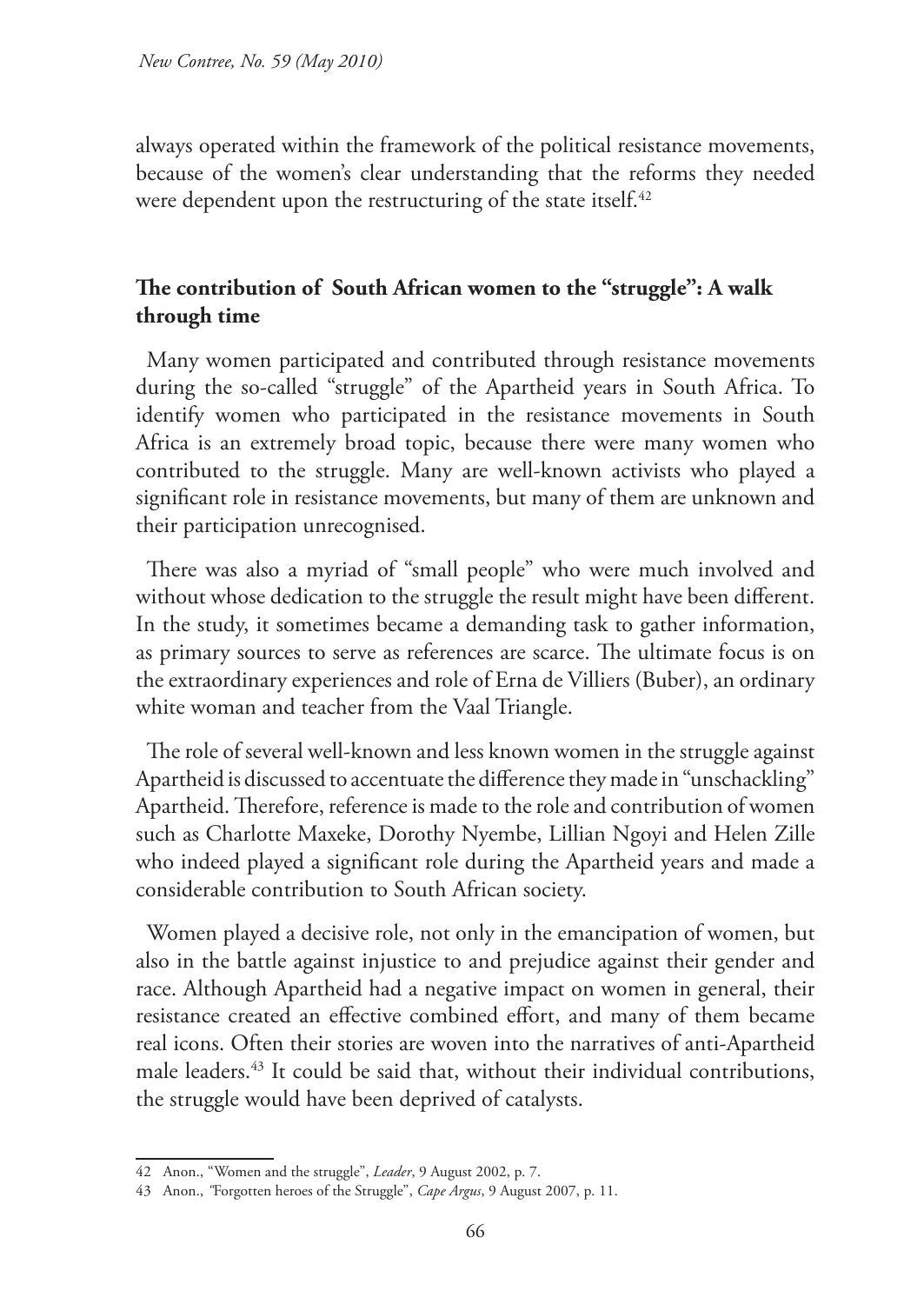From 1960 to 1994, women in South Africa were divided into separate groups because of the Apartheid system. However, South African women of all races, like many other women around the world, took their positions in the family, politics, the economy and the broader society.<sup>44</sup>

African women suffered primarily because they were black. Their disabilities, whether due to social custom, cultural indoctrination or legal barriers, could not be separated from the overall system of Apartheid. However, women would continue to overlook discrimination against them and dedicate themselves to the liberation of their people. Most women were absent from the organs of decision making in politics, in the economy and in the armed forces.45 Women often made equal cash contributions to the household and at times even greater than men did, yet they were all too often ignored when it came to major issues.<sup>46</sup>

Charlotte Maxeke (born in the district of Ramokgopa near Fort Beaufort on 7 April 1874),<sup>47</sup> was one of the first black women who made an effort to act against discriminatory measures against women in South Africa.<sup>48</sup> She was a brave person who was prepared to fight for justice and the liberation of her own people. She grew up in the African Methodist Episcopal Church and became a good singer in their choir. Because of her extraordinary talents as a singer, she had an opportunity to travel to Europe. When she returned home, the political situation had greatly changed. The government was regulating and restricting the movement of blacks to urban areas, thus ensuring a continued supply of labour to white farmers in rural areas. Black men were attracted and drawn to urban areas to earn money for a better life. Many women, because they could not cope with the demands of taking charge of the family on their own, followed their husbands to urban areas, where they were arrested for staying in areas in which they were not permitted to reside. In a well-calculated effort to fight all this, Charlotte Maxeke engaged women across the country to oppose this entire legislative affront. She masterminded the formation of the Black Women's League, which was referred to as the most tangible result of the 1913 campaigns.49 In 1918, she led a deputation of women to the office of the Prime Minister, Louis Botha, to question the extension of passes to

<sup>44</sup> Anon., "The day the women spoke", *Sunday Tribune*, 6 August 2006, p. 3.

<sup>45</sup> H Bernstein, *For their triumph and for their tears, women in apartheid South Africa* (London, International Defence and Aid fund for South Africa, 1985), (available at: http:/www.anc.org.za/books/triumphs.html).

<sup>46</sup> F Meer, *Women in the apartheid society* (available at: http:/www.org.za/ancdocs/history/misc/fatima.html).

<sup>47</sup> Anon., "Charlotte Maxeke: A pioneer for women's rights", *Pretoria News*, 24 June 2005, p. 3.

<sup>48</sup> Anon., "Forgotten heroes of the Struggle", *Cape Argus*, 9 August 2007, p. 11.

<sup>49</sup> C Walker, Women and resistance in South Africa, , (Cape Town, New York, Monthly Review Press, 1991, p. 32.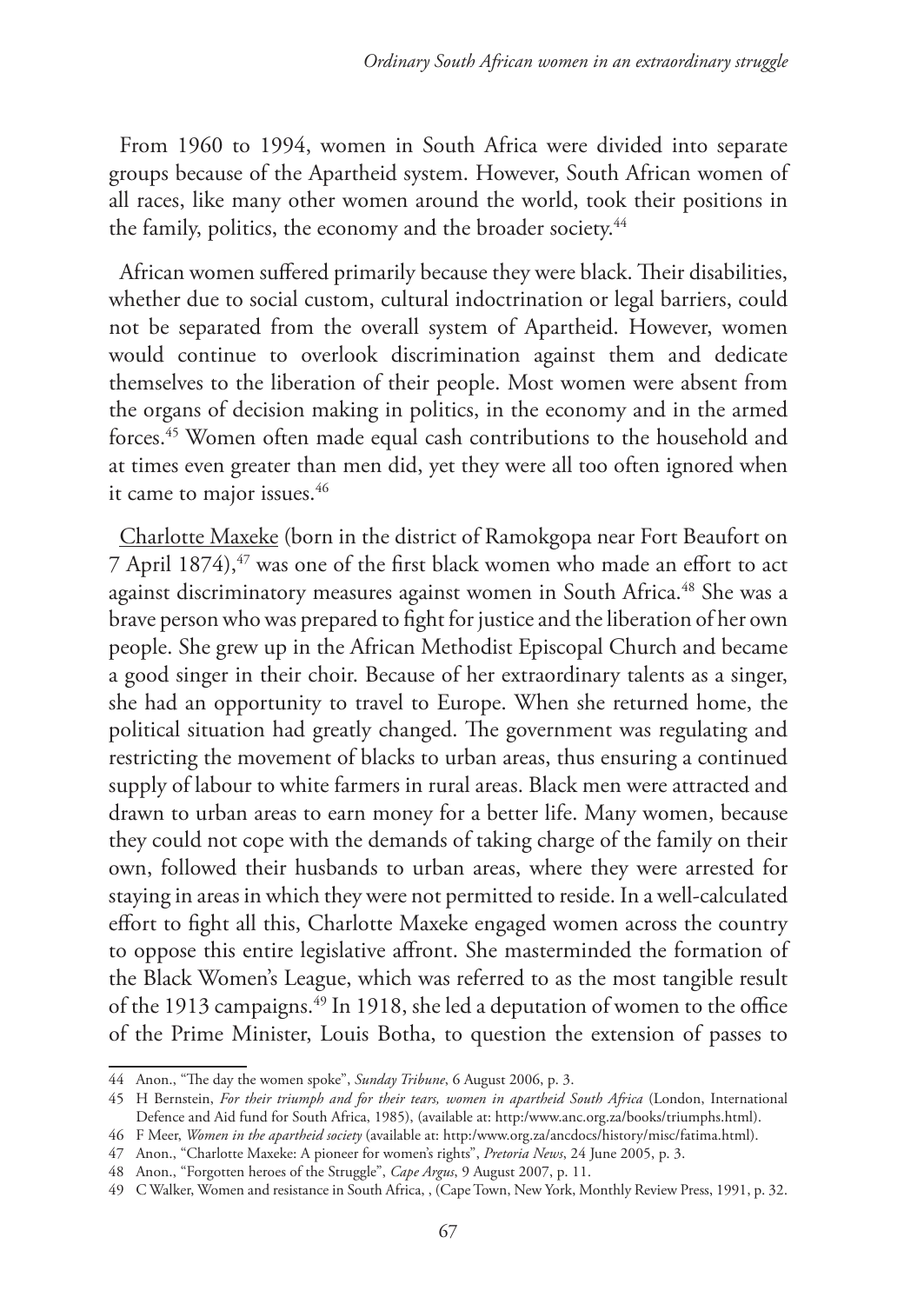women. Her approach was holistic and not demonstrative only. She outlined the difficulties in the lives of women who found themselves trying to sustain family life and being driven to a life of destitution and criminality because of unfair laws made by the white government. She died in 1939, but her spirit became a great asset to the liberation struggle that would be fought in the country in the years that followed.50

Dorothy Nyembe was another leading activist who was tirelessly committed to the liberation of her people.51 She was born in the district of Dundee in KwaZulu-Natal on 31 December 1931. She was educated at missionary schools and passed grade eleven. She joined the ANC in 1952, a few years after the 1948 elections when the policy of Apartheid was implemented.

The decision of the government in 1930 to pass legislation enfranchising white women came as a personal insult to her, and she experienced the environment as hostile and biased against black women like herself. Because of this law, protests were sparked all over the country, even among white women who, in solidarity with black women, were determined to protest. Some even campaigned from inside Parliament.<sup>52</sup> Having just joined the ANC, she participated as a volunteer in the defiance campaign in Durban. She was imprisoned twice due to campaign-related activities. During the early 1950s, she not only took part but also occupied the front trenches of the resistance campaigns.

The Defiance Campaign worked for the abolition of unjust Apartheid programmes. In June 1952, the movement broadened its support base and began with several actions against Apartheid regulations.<sup>53</sup> Nyembe also participated in the establishment of the ANC Women's League in Cato Manor. She became one of the leading figures in the rural areas during 1956. She refused to give up or surrender and therefore played a decisive role in KwaZulu-Natal. She was a leading figure during the so-called "beer hall boycotts", leading a contingent of Natal women to the Union Buildings in Pretoria on 9 August 1956 to protest against the extension of passes to women.<sup>54</sup> She was one of 156 activists who were arrested and charged with high treason. These charges were later withdrawn. Her rise to prominence

<sup>50</sup> F Meli, *South Africa belongs to us: A history of the ANC* (Harare, Zimbabwe Publishing House, 1989), p. 93.

<sup>51</sup> Anon., "Roll of honour: Women political prisoners", *Witness*, 31 August 2009, p. 9.

<sup>52</sup> C Walker, *Women in resistance in South Africa*, p. 143.

<sup>53</sup> H Giliomee & B Mbenga, *New history of South Africa*, p. 327.

<sup>54</sup> Anon., *"*Old comrade revisits Pretoria in celebration of Women's day", *Sunday Independent*, 29 July 2006, p. 11.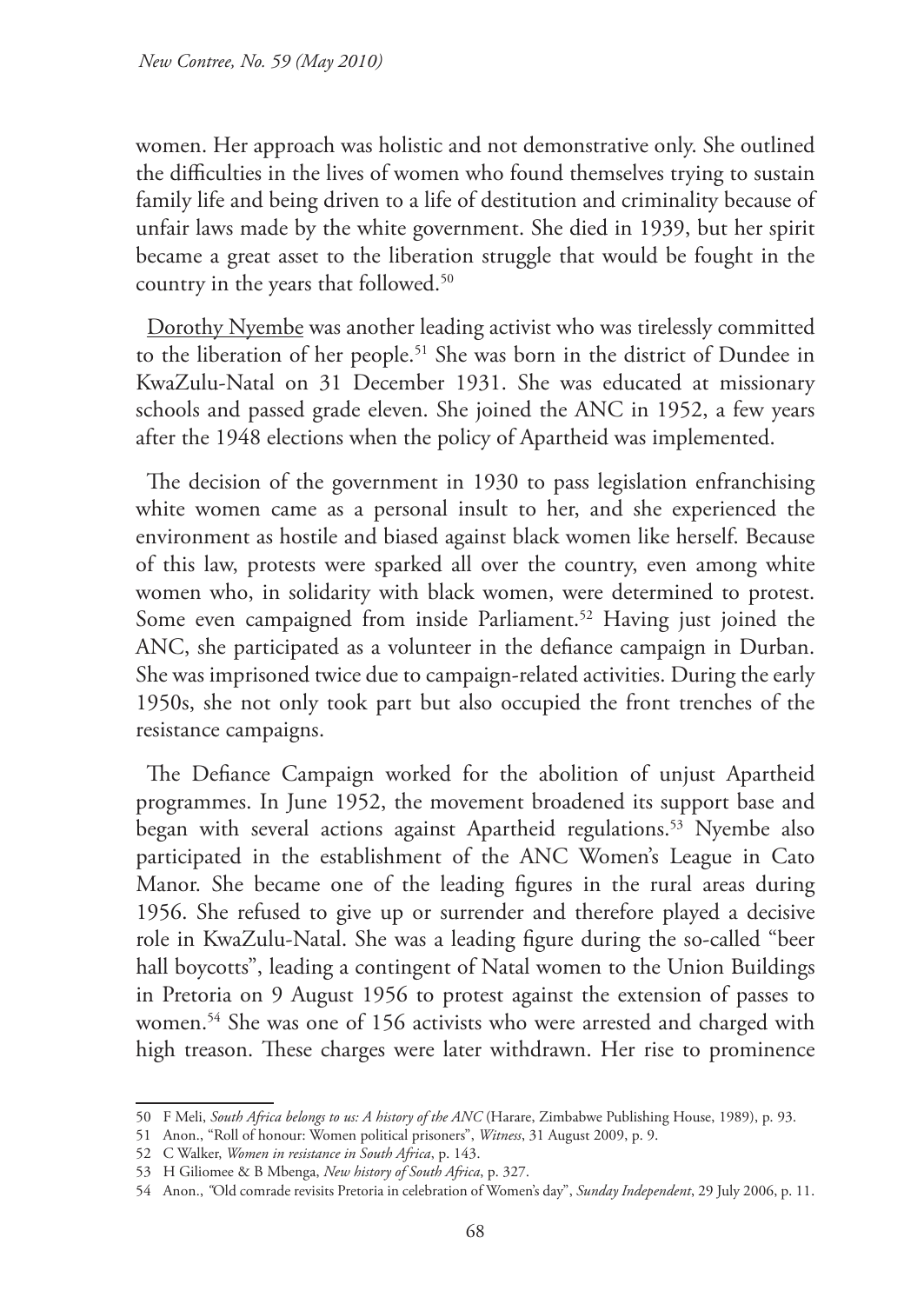continued. In 1959, she was elected as the president of the ANC Women's League in Natal. She played an active role in the potato boycott and voiced her dismay audibly against the use and treatment of prisoners as labourers on potato farms. When the ANC was outlawed in 1962, she joined Umkhonto we Sizwe, which was founded in 1961. She worked closely with people who later became well known in South African politics, namely Chief Luthuli, Moses Mabhida, Nelson Mandela, Walter Sisulu and Oliver Tambo. In 1963, she was arrested for promoting the aims of Umkhonto we Sizwe and was imprisoned for three years. When she was released in 1966, she was restricted to the magisterial district of Durban. She was not allowed to address any gathering or engage in any political activities. She continued serving the underground structures and was arrested again with ten others under the Suppression of Communism Act. She was found guilty of harbouring M Kumba, a political activist of the ANC.<sup>55</sup>

Mamma D, as Dorothy became popularly known, continued the struggle in prison. She went on a hunger strike a few times and tried to improve the lives of prisoners who were incarcerated because of their political views. After her release in 1984, she indicated that she had not been allowed to study while she had been in prison.<sup>56</sup> She was denied access to any newspaper, and some of the letters she received were confiscated because they were written in a language that the authorities could not comprehend.57 On the day of her death, a day after the great heroines in the struggle movement had been honoured, people compared it to the heart of a lioness that had stopped beating. She was awarded the Soviet Union Friendship Award as well as the Luthuli Prize for commitment and dedication to the liberation struggle. During her life, she was prominent for motivating political prisoners and detainees incarcerated in South African jails and for being sentenced to the longest single term handed down to a woman for political activism. To her followers, her death left a deep void that would be difficult to fill. Dorothy Nyembe did not simply lament her position but sought to change the world around her.

<sup>55</sup> T Karis & GM Carter, *From protest to challenge: A documentary history of African politics in South Africa*, 1882 – 1964 (Stanford, Calif, Hoover Institution Press, 1977), p. 275.

<sup>56</sup> EHD Russel, *Lives of courage...*, p. 27.

<sup>57</sup> H Bernstein, *For their triumph and for their tears...,* p. 101.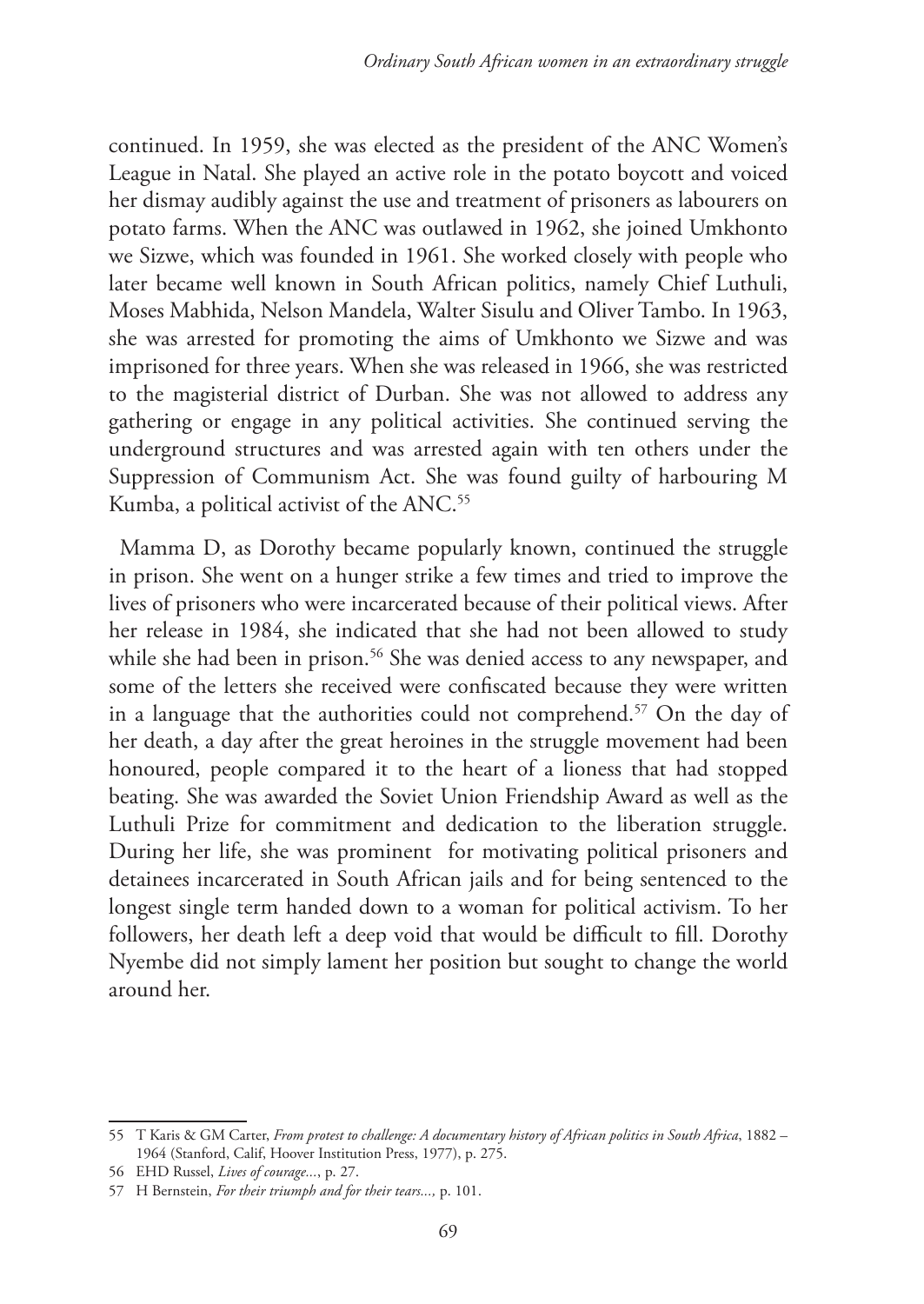Lillian Ngoyi was born in Pretoria on 25 September 1911.<sup>58</sup> They were extremely poor, and she grew up with hardship and in poverty. They were true Christians and believed in the power of prayer and the providence of God. Her father was a sickly retrenched mineworker who died when she was still young. Her mother did odd jobs for white people around Pretoria to provide for her family of six. She was introduced to the cruelty of Apartheid at a young age. She had to deliver some washing to the home of her mother's white employer. She took her younger brother with her, but the employer refused to allow him into her house. She could not understand why an African child was not allowed into the woman's home. She noticed a dog being allowed in the house.59 Later, she explained that that experience affected the rest of her life. After completing grade seven, she had to start working to help feed her family. At first, she wanted to enrol for a teacher's training course, but had to settle for a job as a trainee nurse at the City Deep Hospital in Johannesburg.<sup>60</sup> While working there, she met her husband and soon afterwards gave birth to a daughter whom she called Edith. Her husband died five years after their marriage. Because of Apartheid laws, her family had to leave Pretoria and relocate to Orlando West in Soweto. The shelter in which she, her daughter and her parents lived was in one of the worst slums in Soweto. The small, one-room shack had a tin roof that was held down by large stones. There were neither windows, nor a chimney or lights in the shack. At the end of the row of shacks, they had one tap that served about thirty families.<sup>61</sup>

Life in Soweto was difficult. Lillian knew that, as a widow and a mother, she had to do something to improve her circumstances. Eventually, with the help of a friend, she got a job as a seamstress. In the late 1940s, a union was formed for workers in the field of her work, called the Garment Workers' Union. Solly Sachs, the founder, was also the first general secretary. In 1952, Lillian became a member of the Garment Workers' Union and was soon elected to its executive committee. The union offered workers protection from exploitation.<sup>62</sup> Lillian made a great effort to recruit fellow workers to join the union. When Solly Sacks was arrested for communist-related actions, Lillian and her daughter, Edith, took part in a protest against the government. Edith was beaten during the protest.

<sup>58</sup> D Stewart & L Ngoyi, *They fought for freedom*, p. 1.

<sup>59</sup> H Bernstein, *For their triumph and for their tears...*, p. 65.

<sup>60</sup> D Stewart & L Ngoyi, *They fought for freedom*, p. 1.

<sup>61</sup> D Stewart & L Ngoyi, *They fought for freedom*, p. 6.

<sup>62</sup> D Stewart & L Ngoyi, *They fought for freedom*, p. 8.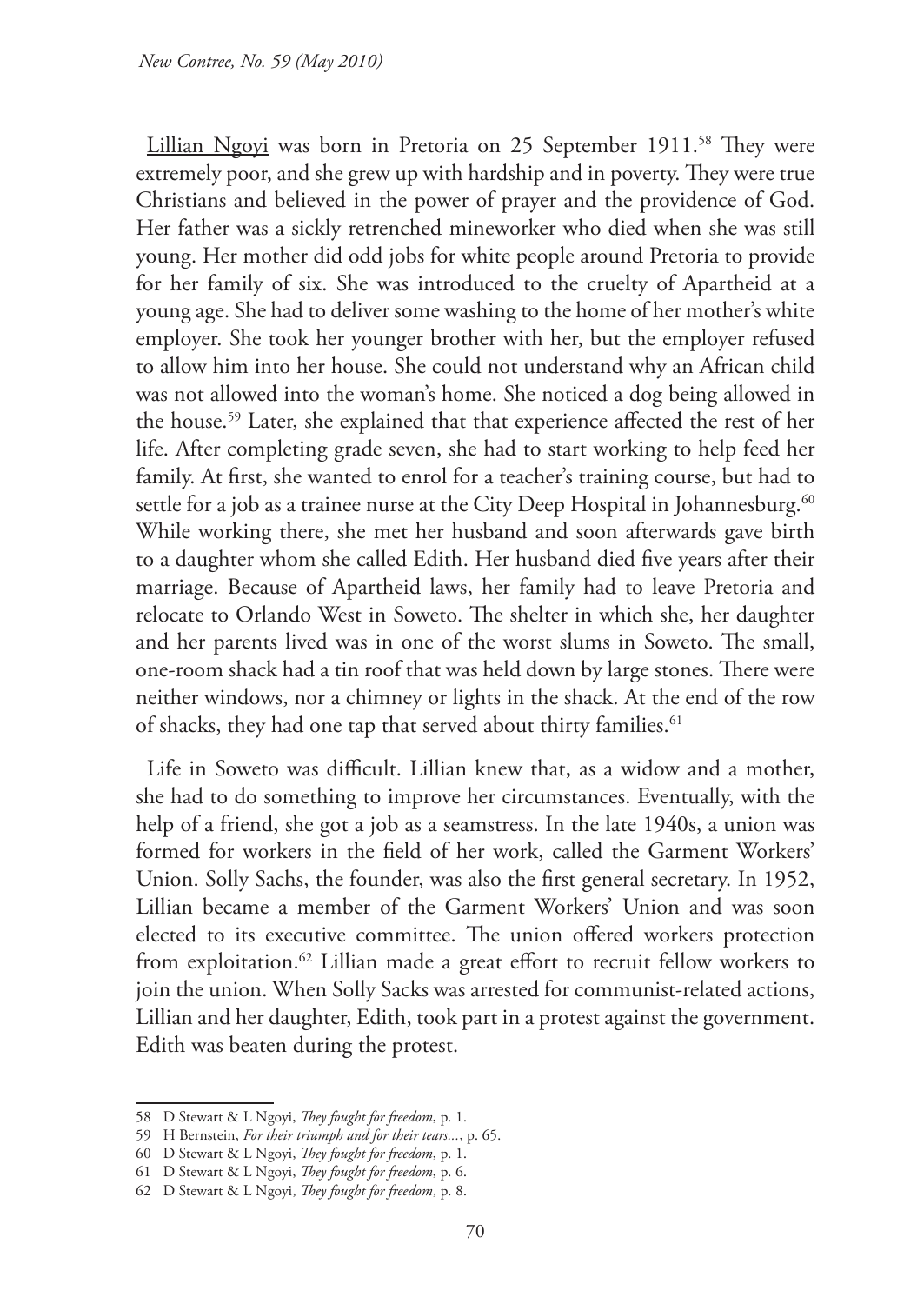Lillian started reading newspapers and was fascinated by the way in which people committed to the ANC and its activities. She was inspired by the spirit of volunteers and joined the ANC in 1950. Soon afterwards, she was arrested because she had used the facilities that were reserved for white people in a post office.63 She was then presented with the opportunity to pose a challenge to the heinousness of Apartheid. Her energy and her gift as a public speaker won her rapid recognition in the organisation.<sup>64</sup> Within a year, she was elected to the national executive committee.<sup>65</sup> When the Federation of South African Women was formed, she became the vice-president and later the president.<sup>66</sup> Lillian was also involved in church-related organisations. She became more and more convinced that the government would be fully aware of the commitment of women to the struggle only if they adopted a more aggressive and militant approach. In 1954, she slipped out of the country to Switzerland to attend a world conference on women. She learned much at the conference and took the opportunity to visit several socialist countries.<sup>67</sup>

When the government announced its intentions to pass legislation to extend the pass laws to women, she saw it as a great challenge and launched a march with several women, among them Helen Joseph and Dorothy Sihlangu, to resist the legislation.<sup>68</sup> More than 20 000 women took part in this march on 9 August 1956.<sup>69</sup> This was to be one of the greatest marches ever staged.<sup>70</sup> Women arrived in trains, in buses, by car and on foot to gather in the amphitheatre at the Union Buildings.71 Notwithstanding notices of no admission to the Prime Minister's offices, the women marched into the building and left a pile of petition forms bearing more than a hundred thousand signatures.72

Lillian was effective in her work. She declared herself an enemy of the State and Apartheid. She had an extraordinary character. She was ambitious, intellectually brilliant and was a remarkable orator. Her many speeches were characterised by excellent rhetoric and accurate use of poetic language. She is still remembered today for the excellent speeches she made when she was the

<sup>63</sup> Anon., "Lillian Ngoyi", Available at: www.sahistory.org.za/ngoyi, as accessed on 20 January 2010.

<sup>64</sup> EHD Russel, *Lives of courage...*, p. 101.

<sup>65</sup> MJ Daymond, et al, *Women writing Africa. The Southern region*, (Feminist Press, New York, 2003), p. 240.

<sup>66</sup> D Stewart & L Ngoyi, *They fought for freedom*, p. 12.

<sup>67</sup> Anon., "Lillian Ngoyi", Available at: www.durban.gov.za/durban/government/renaming/bios/lillian\_bram, as accessed on 3 May 2010.

<sup>68</sup> MJ Daymond, et al, *Women writing Africa. The Southern region*, p. 240.

<sup>69</sup> Anon., "Women defy oppressive laws", *Sowetan*, 10 August 2004, p. 19.

<sup>70</sup> Anon., "Old comrade revisits Pretoria in celebration of Women's day", *Sunday Independent*, 29 July 2006, p. 11.

<sup>71</sup> H Bernstein, *For their triumph and for their tears..*., p. 89.

<sup>72</sup> F Meli, *South Africa belongs to us:...,* pp. 132, 133.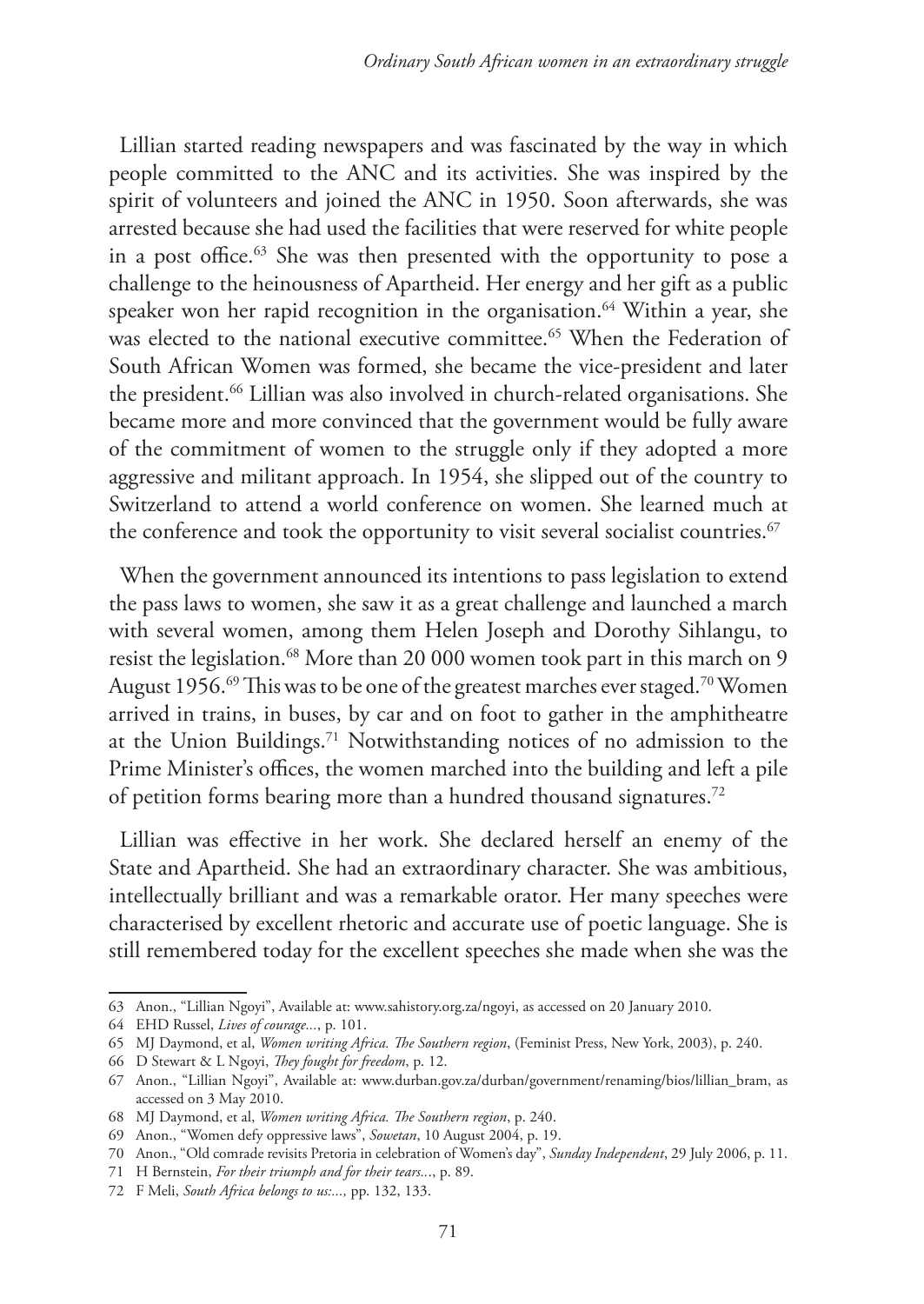president of FSAW. Her exceptional frankness and down-to-earth approach made her a great asset to this organisation. She was one of the ANC leaders who were charged with treason against the State during the period 1956 to 1960. Although she was placed under house arrest on many occasions, Lillian never gave up. On one occasion, she spoke to a journalist after one set of restrictions had expired and a new set had not yet been imposed, saying that she would not be intimidated by the restrictions against her and that she was looking forward to the day when her children would share in the wealth of "our lovely South Africa".73 She was not able to see this happen. Lillian died in 1980.74 Lillian's funeral service was held in a packed hall of the Methodist Church in Orlando East, Soweto. People from all over the world came to pay homage to her. She was much against the discrimination, unfairness and exploitation of people, and her contribution lay in her disregard for her own needs and in safeguarding other people. Her weakness was that she was highly emotional, but her strength lay in the fact that she admitted it, that she could be disciplined and submitted to cold logic.

Not only black but also white women such as Di Bishop, Paula Hathorn, Audrey Coleman, Anne Mayne, Sheena Duncan and Hettie V75 participated in resistance movements during the struggle against Apartheid.

Helen Zille, a prominent journalist and anti-Apartheid activist, protested with other women against government atrocities during the Apartheid years. When she was a political correspondent for the *Rand Daily Mail*, she uncovered the true story behind the death of the Black Consciousness Movement leader, Steve Biko, in 1977. She proved that his death had been due to police brutality, and not due to natural causes as the government had claimed.In the 1980s, Zille became a member of several anti-Apartheid organisations such as the Black Sash, the Open Society Foundation and the Independent Media Diversity Trust.76

Zille was deeply involved in the Black Sash. The Black Sash was a nonviolent, white women's resistance organisation founded by six women in South Africa in 1955. They were Jean Sinclair, Ruth Foley, Jean Bosazza, Helen Newton Thompson, Tercia Pybus and Elizabeth Maclaren.<sup>77</sup> Zille

<sup>73</sup> H Bernstein, *For their triumph and for their tears…*, p. 113.

<sup>74</sup> Anon., "Lillian Ngoyi", (Available at: www.anchistory/50 years of struggle, as accessed on 6 April 2010).

<sup>75</sup> EHD Russel, *Lives of courage...*, pp. 79-80; 153; 213; 227; 312.

<sup>76</sup> Anon., "Helen Zille", (Available at: www.sahistory.org.za/pages/people/bios/zille\_h.htm, as accessed on 9 February 2010).

<sup>77</sup> Anon., "The women who haunted apartheid's masters", *Cape Argus*, 17 May 2005, p. 14.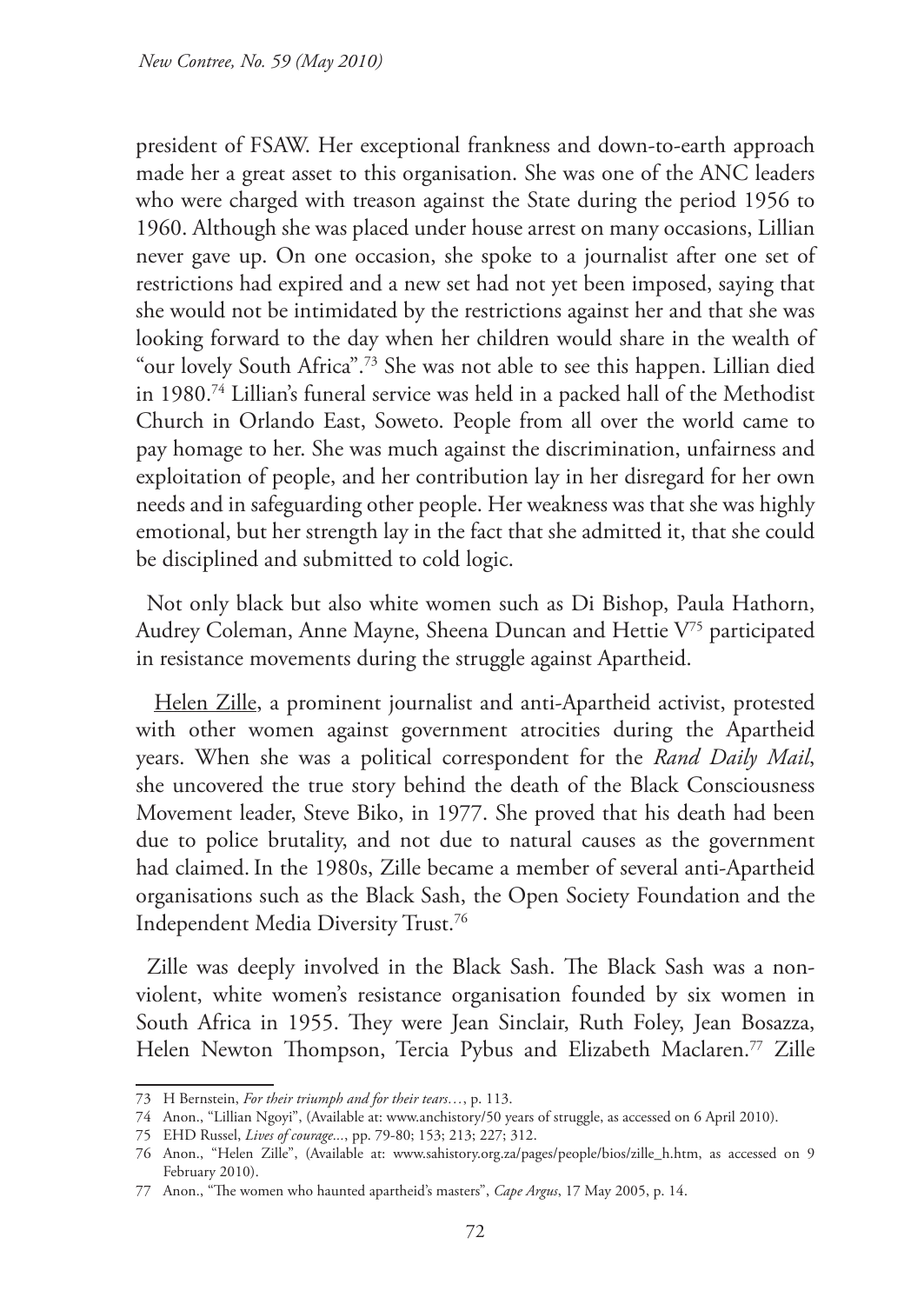served on the regional and national executives of the Black Sash and was vice-chairperson of the End Conscription Campaign. This Campaign was an anti-Apartheid organisation allied to the United Democratic Front and composed of conscientious objectors and their supporters in the Western Cape and in South Africa.78 During this time, she was arrested for being in a "group area" without a permit, and received a suspended prison sentence. Zille and her husband later offered their home as a safe house for political activists during the state of emergency in 1986, and she was temporarily forced into hiding with their two-year-old son. Since childhood, Zille had also been actively involved in the South Africa Beyond Apartheid Project and the Cape Town Peace Committee. She later gathered evidence for the Goldstone Commission, which investigated attempts to destabilise the Western Cape before the elections.

In the 1990s, Helen Zille joined the Democratic Party and served as the party's technical advisor. She was elected as MEC for Education in 1999 and was invited by the Democratic Party to draw up a draft policy for education in the Western Cape. By 2010, she acted as the opposition leader in South Africa.79

All these prominent woman leaders in the struggle against Apartheid inspired other woman in South Africa to raise their voices in the communities they represented. In this regard Erna de Villiers (Buber) in the former Vaal Triangle industrial area, is a very typical example that deserves a closer look.

## **Erna de Villiers (Buber), a woman for freedom in the Vaal Triangle**

The Vaal Triangle is part of the industrial heartland of South Africa.<sup>80</sup> Because of the large numbers of black people in the Vaal Triangle, an industrial environment, this area played a most important role in the struggle. In this regard, the Sharpeville massacre is well recorded in reports and publications.

Three black townships, Sebokeng, Evaton and Small Farms, about 40 minutes southwest of Johannesburg, form the heart of the Vaal Triangle. In late 1984, the townships of Bophelong, Boipatong, Sharpeville, Sebokeng and

<sup>78</sup> Anon., "Helen Zille", (Available at: www.http://www.absoluteastronomy.com/topics/Helen\_Zille, as accessed on 9 February 2010).

<sup>79</sup> Anon., "Helen Zille", (Available at: www.http://www.absoluteastronomy.com/topics/Helen\_Zille, accessed on 9 February 2010).

<sup>80</sup> P Noonan, *They're burning the churches* (Bellevue, South Africa, Jacana Publishers, 2003), p. 14.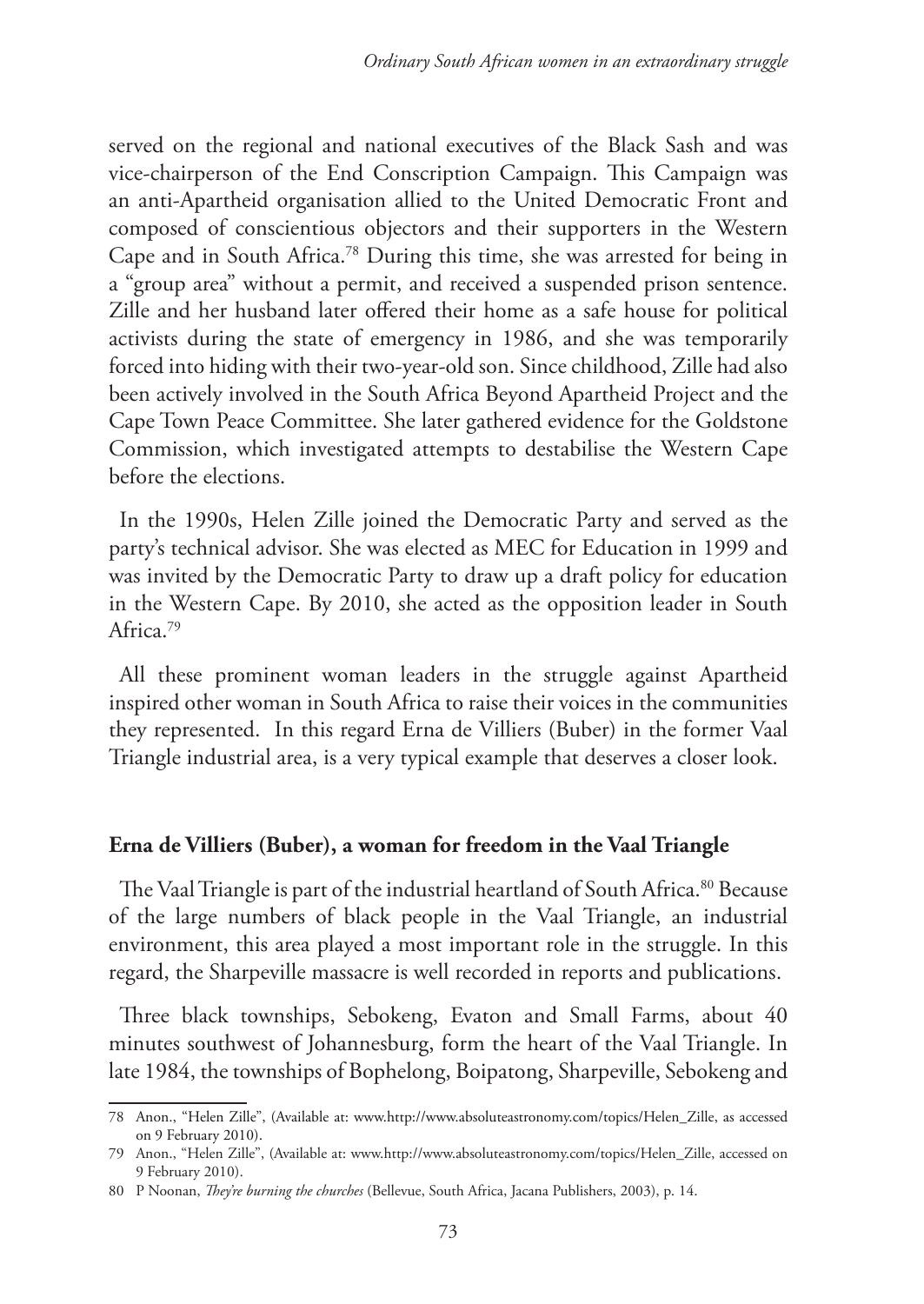Evaton imploded and exploded, with far-reaching consequences for South Africa.<sup>81</sup> On 3 September 1984, the streets were crowded with protesters. Circumstances in the Vaal Triangle were marked by murder and mayhem. Crowds roamed the streets and stoned symbols of power and privilege. Police moved in and fired tear gas and rubber bullets to disperse the crowds. New skirmishes broke out. Angered by sharp rent increases and shut out of the new tricameral Parliament, residents of the Vaal Triangle held a general strike.<sup>82</sup> In 1992, a massacre at Boipatong stalled the delicate negotiations for a new South Africa for at least six months.<sup>83</sup>

Erna de Villiers's involvement can be attributed to many factors. The story of Erna de Villiers (Buber) serves as an example of the contributions of white women in the struggle. Their combined contribution and efforts made a considerable difference to the lives of the oppressed.



**Photograph: Erna de Villiers (Buber)** 

 Erna de Villiers (Buber) was an art teacher in Vereeniging, a medium-sized city in the Vaal Triangle, in the 1980s. At first, her contribution was modest, but eventually became so significant that it cannot be overlooked. She is typical of many hundreds of other women who played similar roles.

Erna's background and the way she became politically aware had a powerful influence on her impressions of black people. As she came into greater contact with black people and discovered through her experiences that her prejudices were not based on fact, she started contributing to the resistance movement.

<sup>81</sup> P Noonan, *They're burning the churches*, p. 11.

<sup>82</sup> S Mufson, *Fighting years, black resistance and the struggle for a new South Africa* (Boston, Beacon Press, 1990), p. 7.

<sup>83</sup> P Noonan, *They're burning the churches*, p. 14.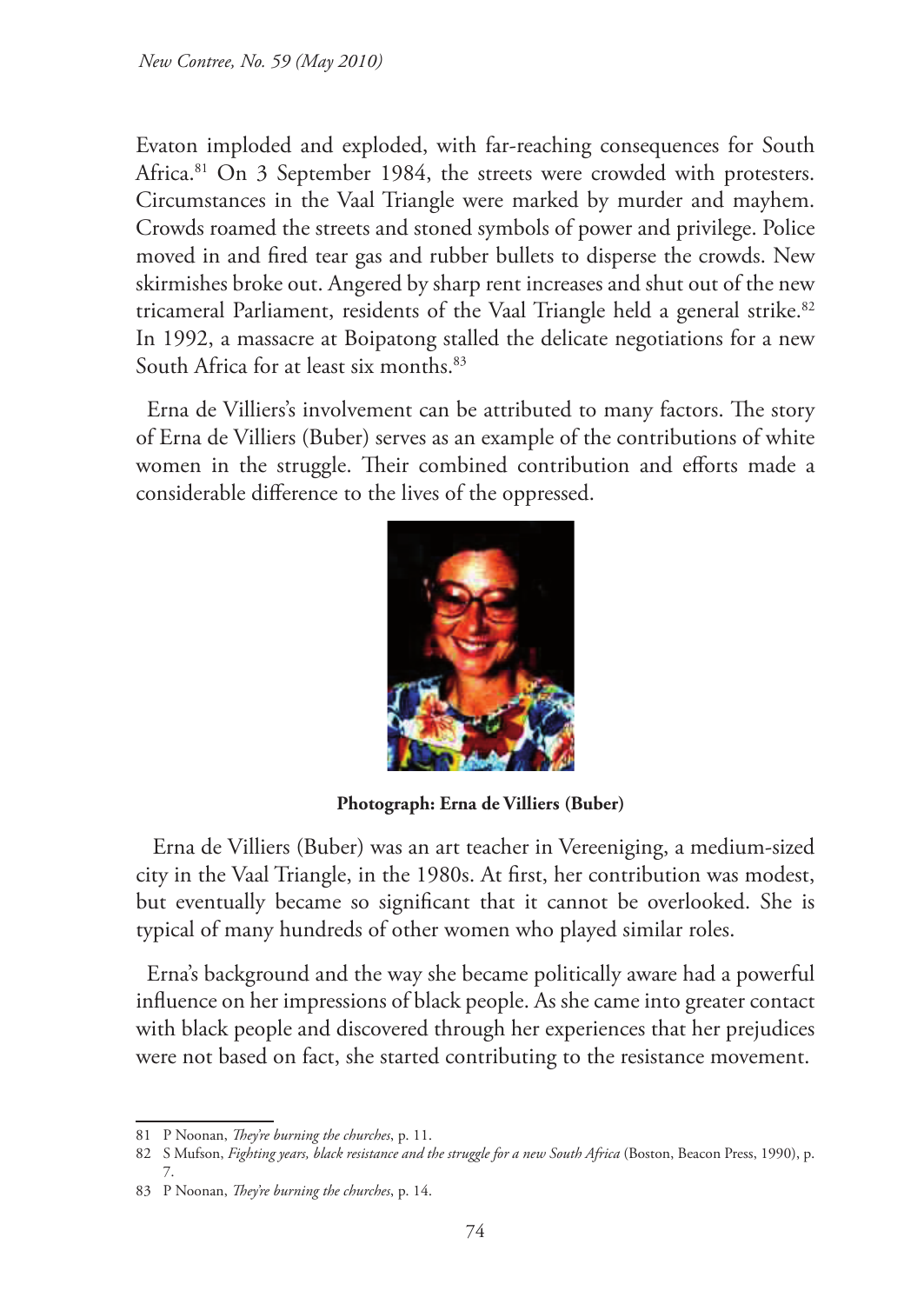In the structures of the faith community in the Vaal Triangle, the churches played an important role. They had to sow seeds of transformation in society and perform day-to-day duties such as counselling, healing, hospital ministry, baptisms and marriages. However, this changed during the peak of Apartheid. Christian fellowship, solidarity and calling redefined itself at the time and adopted new forms of assistance. The churches suddenly leaped to the fore, organising and participating in political funerals, regular attendance at interchurch clergy meetings, community meetings, sermons aimed at progressive opinion makers and conservative Christians alike, private meetings with political strategists and community leaders, exasperating the State by secretly and publicly making church property available for anti-Apartheid meetings, protests, etc. This activity of the churches raised consciousness of the role of the church in the black community to a level hitherto unheard of. The churches, which were strategically located throughout the Vaal Triangle townships, became accepted centres of opposition politics.<sup>84</sup>

Organisations such as the South African Christian Leadership Assembly  $(SACLA)^{85}$  and Koinonia,  $86$  a fellowship organisation with the integral aim of bringing people of different races together, are discussed further on. These organisations had an important influence on many people and "directed" them towards doing something active about the struggle; rather than sympathising with the "oppressed", but without actively protesting against it. They also had a positive and formative influence on Erna. She contributed significantly to rectify the inferiority of black education, and at a meeting held for teachers in Vereeniging, she spoke to FW de Klerk on the position of blacks in schools.<sup>87</sup>

# *Erna de Villiers (Buber): A biography of memories*

Erna Buber was born in Pretoria and hailed from a middle-class Afrikaner background. Her parents were members of the Afrikaner National Party, which came to power in 1948. Her father became the first Afrikaner to be appointed in a diplomatic post overseas. He was sent to the South African

<sup>84</sup> P Noonan, *They're burning the churches*, p. 228.

<sup>85</sup> Anon., "SACLA", (Available at: www.google.co.za/sacla; www.sacla.za.net, as accessed on 18 December 2009).

<sup>86</sup> Anon., "Koinonia", (Available at: http://books.google.co.za/Koinonia+Nico+Smith&source=web, as accessed on 10 February 2010).

<sup>87</sup> Personal interview, E de Villiers (Buber)/PL Möller (Researcher), Vereeniging, 8 April 2008. (The interview with Erna is not transcribed but is available on tape and deposited at the library of the Northwest University, Vaal Triangle Campus).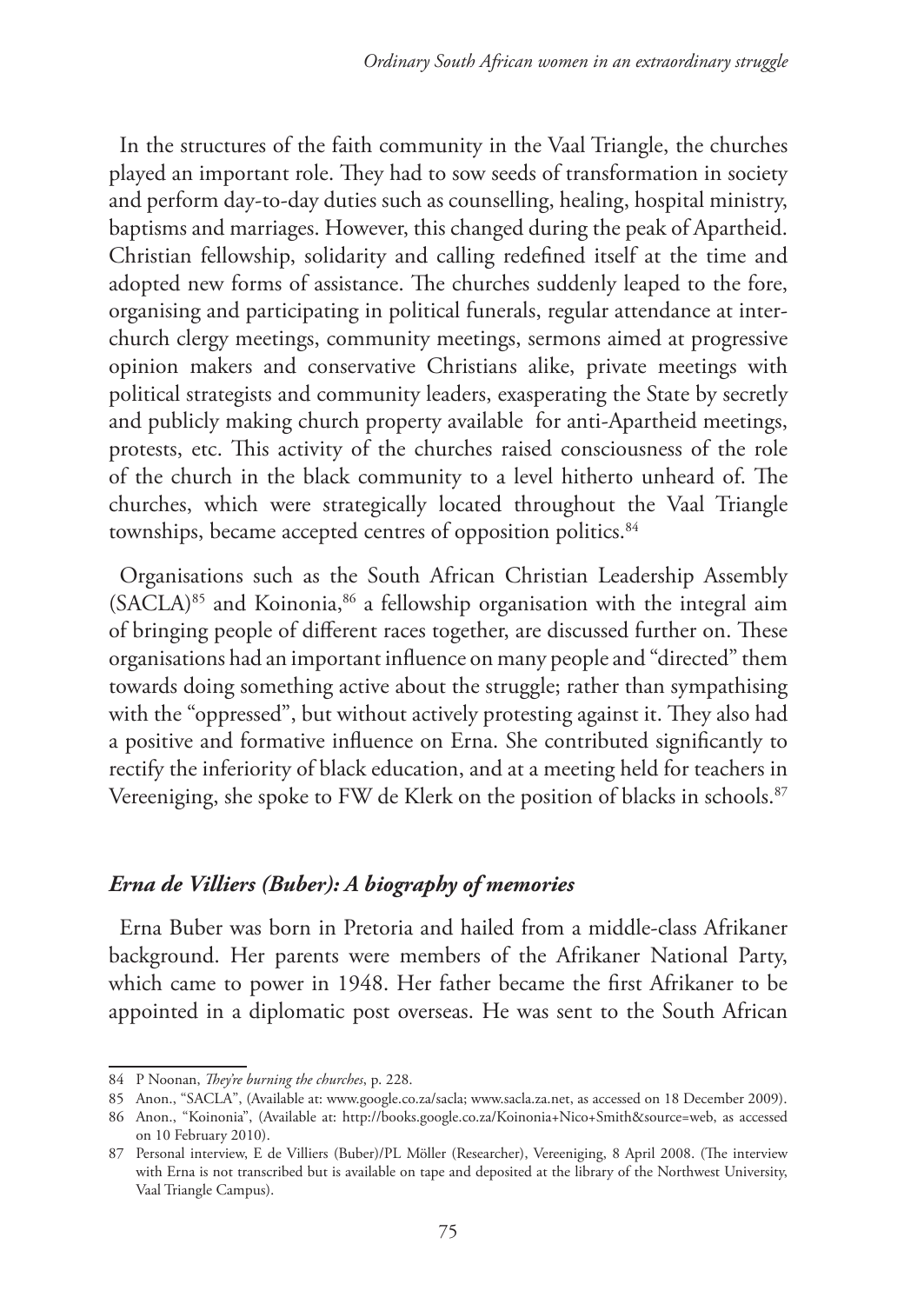Embassy in Washington, DC, in 1950. In the late 50s, her father became the Commercial Commissioner in Stockholm, Sweden, where she attended an international school from 1956 to 1959. She recalls that 153 children in the school represented about 90 different nationalities. She claims that she grew up in a milieu different from children in South Africa. One of her best friends came from the Belgian Congo. Erna was thirteen years old when they returned and first encountered the ideology of Apartheid. Her memories are important because they show that, although she was not quite politically aware, she was starting to evaluate situations from a young age.

On their return from Europe, the family stayed at a hotel in Cape Town. She made friends with a waiter, whom she called "Oom (Uncle)". She asked him where he lived. He said he could show her because he lived at the back of the hotel. As a young girl, Erna was puzzled about his quarters and experienced extreme feelings of guilt, as it was not proper for a white girl to be in the company of a black man, let alone be in his quarters. From this episode, Erna, a girl of five, realised that something strange was going on and that it had something to do with race.

Another episode influenced Erna when her family was stationed in Stockholm. Erna went to a diplomatic school, where she made friends with the Ethiopian ambassador's daughter. Erna invited her to her birthday party, but her friend did not come. Erna later found out that it was because her family represented the South African government and her friend's family did not agree with its policies. Therefore, her friend could not come because the ambassador could not support South Africa's politics and so could not let his daughter go to a South African's party.<sup>88</sup>

Her father later took the time to tell her what he understood by Apartheid. He told her that South Africa had adopted a policy of separate development. This separate development was to prevent the exploitation of blacks by whites and gradually to educate the blacks to the same level as that of the whites.

At art school in Johannesburg, Erna came into contact with the Progressive Party through people who supported it. The Progressive Party was a liberal South African party that opposed the ruling National Party's policies of Apartheid. Between 1961 and 1974, at this time Eve Suzman was the only woman to be a Member of Parliament. Her party proposed a non-racial

<sup>88</sup> Personal interview, E de Villiers (Buber)/PL Möller (Researcher), Vereeniging, 8 April 2008.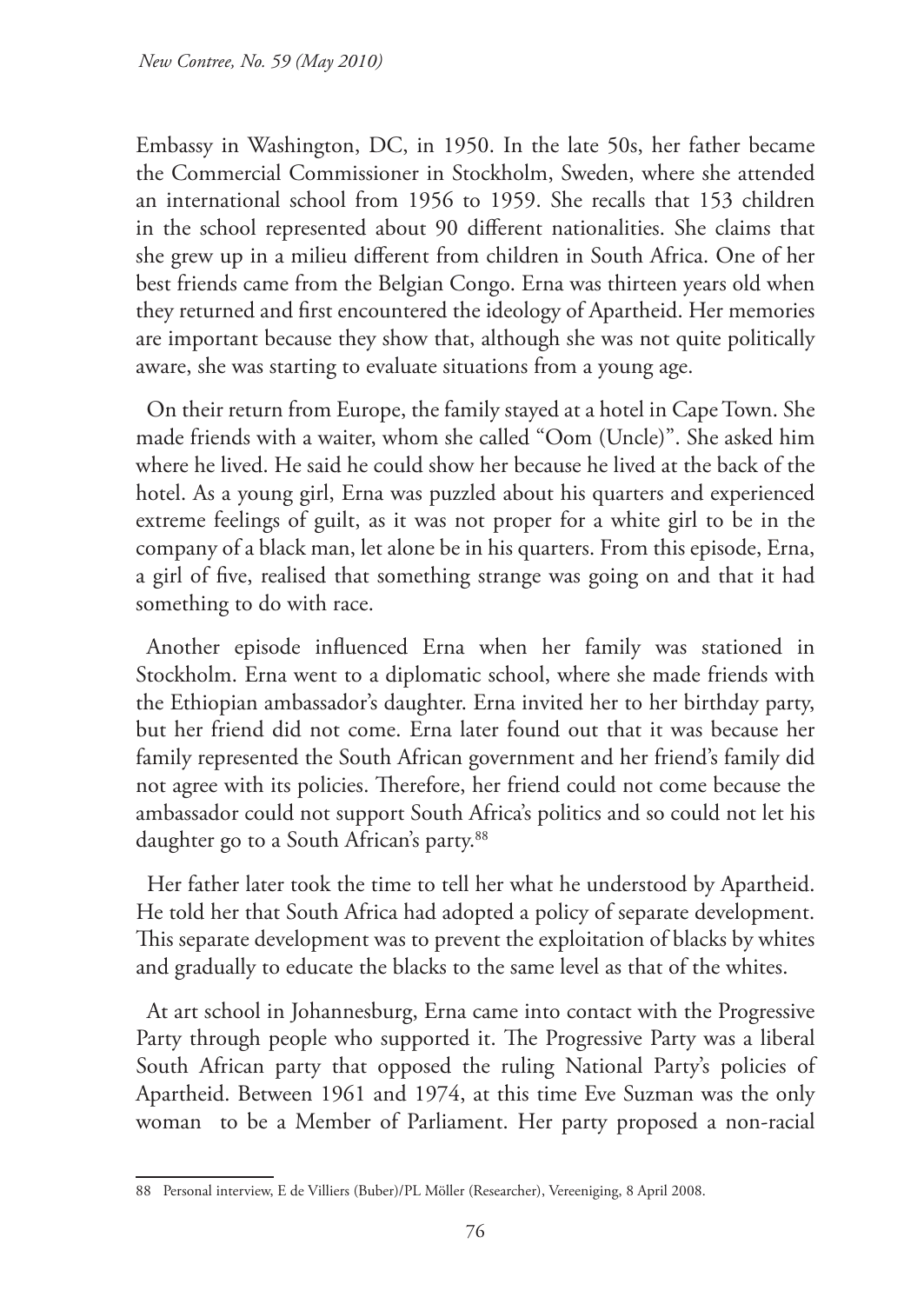qualified vote and constitutional protection of minorities.<sup>89</sup> In 1975, it was renamed the Progressive Reformed Party, and then became the Progressive Federal Party in 1977.<sup>90</sup>

One of the aims of the Progressive Party was to promote the growth of a black middle class. Erna thought the party was "communist" because it was pro-black, but when she came into contact with blacks, her attitude changed.<sup>91</sup>

An organisation that played a significant role in Erna's participation in the struggle was the said SACLA.<sup>92</sup> Erna's personal thoughts and participation in resistance to the Apartheid system were influenced profoundly after attending the SACLA.

# *Other triggers the changing of minds*

## **South African Christian Leadership Assembly (SACLA)**

In 1979, the first truly interracial nationwide gatherings of Christians ever in South Africa took place. Probably the most notable was SACLA, which saw 15 000 church leaders come together in Pretoria during the height of the Apartheid era.<sup>93</sup> An evangelical organisation called African Enterprise had organised a huge meeting of South African Christian leaders of all ethnic backgrounds, an emotional occasion with blacks, whites and coloureds reaffirming their commitment to one another as Christians.<sup>94</sup> SACLA was a major turning point in the lives of white and black people, because many whites started re-evaluating their impressions of black people. Through SACLA, people of different races could form friendships. They then started making an effort to bring people of different races together with the ultimate purpose of people changing their negative attitudes towards one another.<sup>95</sup>

 Later, she explained that she could never be the same after that meeting. She met black graduate students who had obviously studied at universities. This

<sup>89</sup> H Giliomee & B Mbenga, *New History of South Africa*, p. 259.

<sup>90</sup> TRH Davenport, *South Africa: A modern history*, p. 388.

<sup>91</sup> Personal interview, E de Villiers (Buber)/PL Möller (Researcher), Vereeniging, 8 April 2008.

<sup>92</sup> Anon., "SACLA", (Available at: www.sacla.za.net/public\_html/2whatissacla.htm, as accessed on 9 February 2010).

<sup>93</sup> Anon., "SACLA", (Available at: www.urbana.org/wtoday.witnesses, as accessed on 21 December 2009).

<sup>94</sup> R Saintonge, *Outside the gate: The story of Nico Smith* (Great Britain, Spire, 1989), p. 198.

<sup>95</sup> RL Abel, 1995, *Politics by other means: Law in the struggle against apartheid*, 1980-1994 (Johannesburg, WITS Centre of Legal Studies, 1998), p. 89.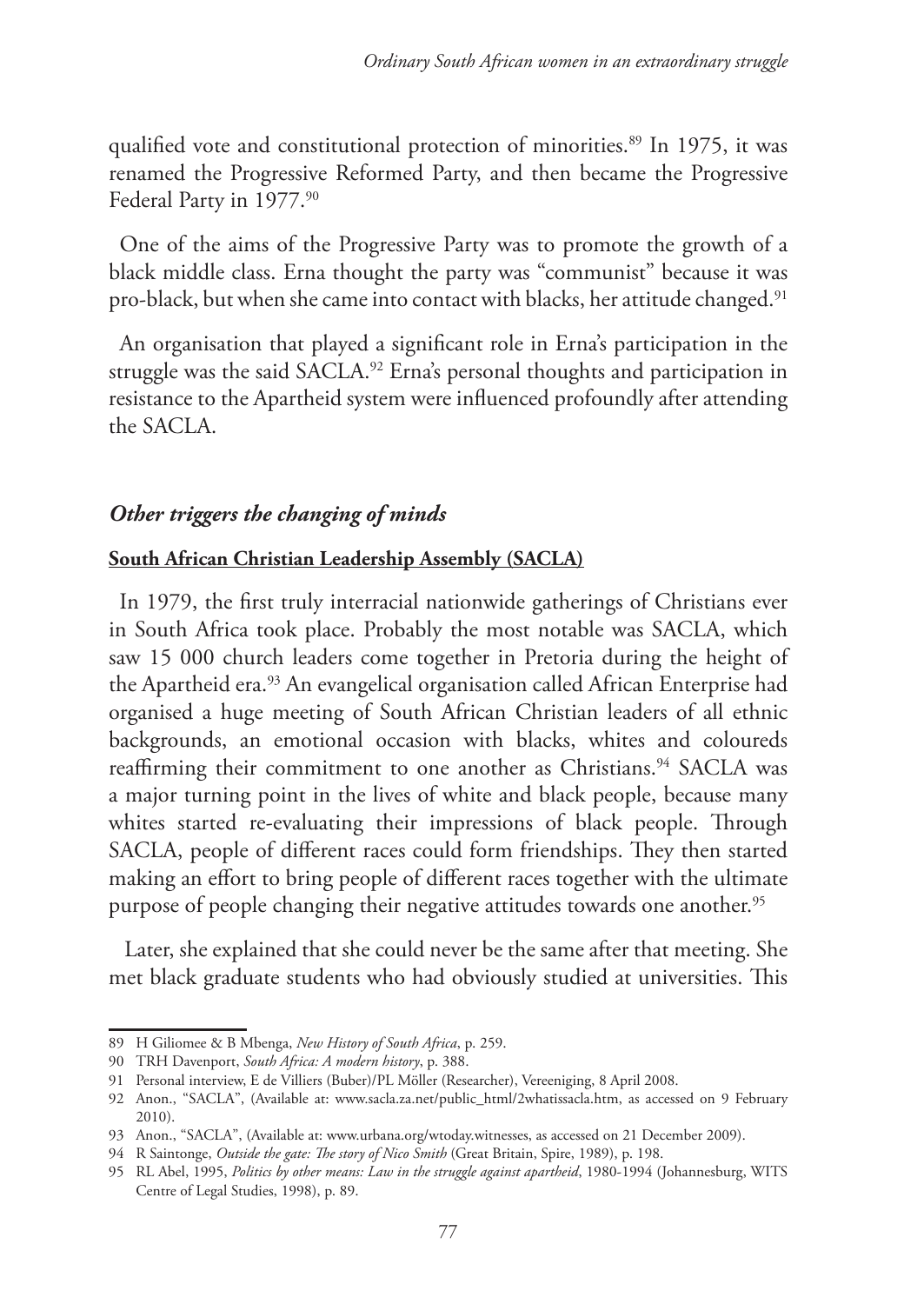was a far cry from her former ideas that black people were not that intelligent and could only learn like parrots. They were not only well educated, but she could also probably speak to them like friends. Through SACLA, Erna formed friendships with people of different races. She discovered that she had been totally blind in her opinion of black people and would henceforth endeavour to create situations where whites could meet blacks with the ultimate purpose of changing their negative attitudes towards one another. Erna also joined organisations such as Koinonia to contribute in bringing people of different races together.<sup>96</sup>

#### **Joining the Koinonia initiatives**

Nico Smith, a white minister of religion and academic from Pretoria, was in close contact with the young black people of Pretoria, Johannesburg and the Vaal Triangle. He was outspoken against Apartheid.<sup>97</sup> In time, they grew to trust him. Nico Smith shocked many people when he, as a white man with an impeccable Afrikaner pedigree, with a prestigious university job and a comfortable home, moved with his wife, Ellen, to the deprived and despised South African township of Mamelodi.<sup>98</sup> About 400 000 blacks lived in the 60 000 homes in Mamelodi. Few homes had electricity or telephones.<sup>99</sup>

In May 1987, Piet Mabuza, a long-time evangelist from Mamelodi, said the following about Smith, "Dr Smith is the white swallow and he has come to live with the black swallows beneath the Magaliesberg hills. He has built himself a swallow's nest among the four rooms. He has come to be among us, and to help us to fly free."100

Nico Smith was the leader of an organisation called Koinonia. The integral aim was to bring people of different races together.<sup>101</sup> Koinonia (meaning fellowship) is a word used to express the spirit of generous sharing as opposed

<sup>96</sup> Personal interview, E de Villiers (Buber)/PL Möller (Researcher), Vereeniging, 8 April 2008.

<sup>97</sup> Anon., "Vaal Triangle", (Available at: www.polity.org.za/polity/govdocs/commissions/1998/trc/4chap3.htm, as accessed 13 July 2009).

<sup>98</sup> Anon., "Weekend at camp open white eyes", *The Star*, 22 September 1992, p. 8.

<sup>99</sup> Anon., "Mamelodi", Available at: www.query.nytimes.com/gst/fullpage.htm; Mamelodi Journal; Behold the Dream! South Africa without racism, JD Battersby, Special to the *New York Times* (Published, 21 March 1988, as accessed on 9 July 2009).

<sup>100</sup> Anon., "Mamelodi", Available at: www.query.nytimes.com/gst/fullpage.htm; Mamelodi Journal; Behold the Dream! South Africa without racism, JD Battersby, Special to the *New York Times* (March 21, 1988).

<sup>101</sup> Anon., **"**Tembisa open its homes to its white neighbours", *Sowetan*, 4 April 1990, p. 4.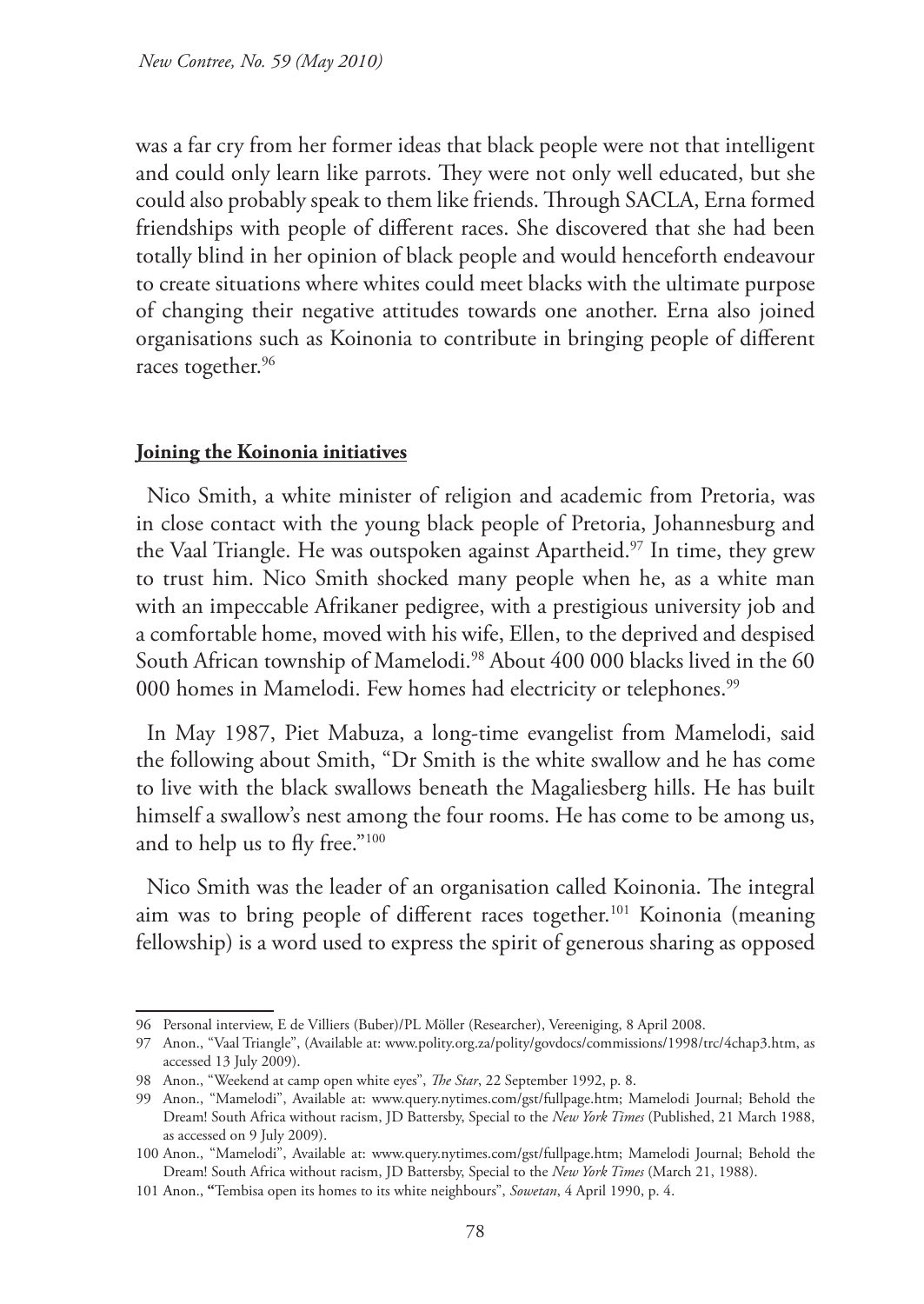to the spirit of selfish getting.102 The people of Koinonia performed a most basic act; they ate together. True communion is possible only when people regard one another as equals. This was one of the basic problems in South Africa: Horizontal relationships did not exist between whites and blacks.<sup>103</sup>

Nico Smith started by identifying seventeen people who were willing to participate in an experiment of reconciliation by sharing meals in their individual homes.104 The seventeen people, equally divided between blacks and whites, participated, and this was where Koinonia was born. Within three years, it had spread nationwide and was to attract international attention.

The plan of Koinonia was that couples should be divided into groups of four, and that once a month they should take turns eating at one another's homes, alternating between the township and the white suburbs.105 "For blacks, as well as whites, the first meal had been an emotional time."106 Alexander and Gillian Venter moved in with the Mbethas for five days, and the encounter transcended the usual barriers of this rigidly segregated society. "It has been an important experience for us,'' said Mr Mbetha who worked as a messenger for a white dentist in Pretoria, about a 25-minute drive away. "We can see now that whites are just like every black man.''107

The Koinonia movement in South Africa developed into a movement based on Christian principles and working for a non-racial, free, equal and just South Africa. All its activities were aimed at giving grassroots people the opportunity to share and experience the lives and situations of people of other races. Its aim was to prepare, equip and encourage South Africans to develop and practice a non-racial lifestyle. It was committed to make a practical contribution towards social transformation in a society that was based on the sinful distinction of people by race, class, economics and gender.<sup>108</sup> Erna associated with its focus and initiatives and contributed as far as it was possible in her field of expertise, namely education (see later in the section to follow).

<sup>102</sup> Anon., "Weird normality", *Frontline*, 28 February 1991, p. 10.

<sup>103</sup> Hofmeyr; Kritzinger & Saayman, Wit Afrikane? 'n Gesprek met Nico Smith (Kaapstad, Taurus, 1990), p. 138. 104 Anon., "Encounter group aims at improving relations", *New Nation*, 3–9 May 1991, p. 21.

<sup>105</sup> Anon., "Koinonia South Africa", *CrossTimes*, December 1989 – January 1990, p. 63.

<sup>106</sup> R Saintonge, *Outside the gate: The story of Nico Smith*, p. 206.

<sup>107</sup> Available at: www.query.nytimes.com/gst/fullpage.htm; Mamelodi Journal; Behold the Dream! South Africa without racism, JD Battersby, Special to the *New York Times*, (Published, March 21, 1988, as accessed on 9 July 2009).

<sup>108</sup> Anon., Koinonia South Africa, *CrossTimes*, December 1989 – January 1990, p. 63.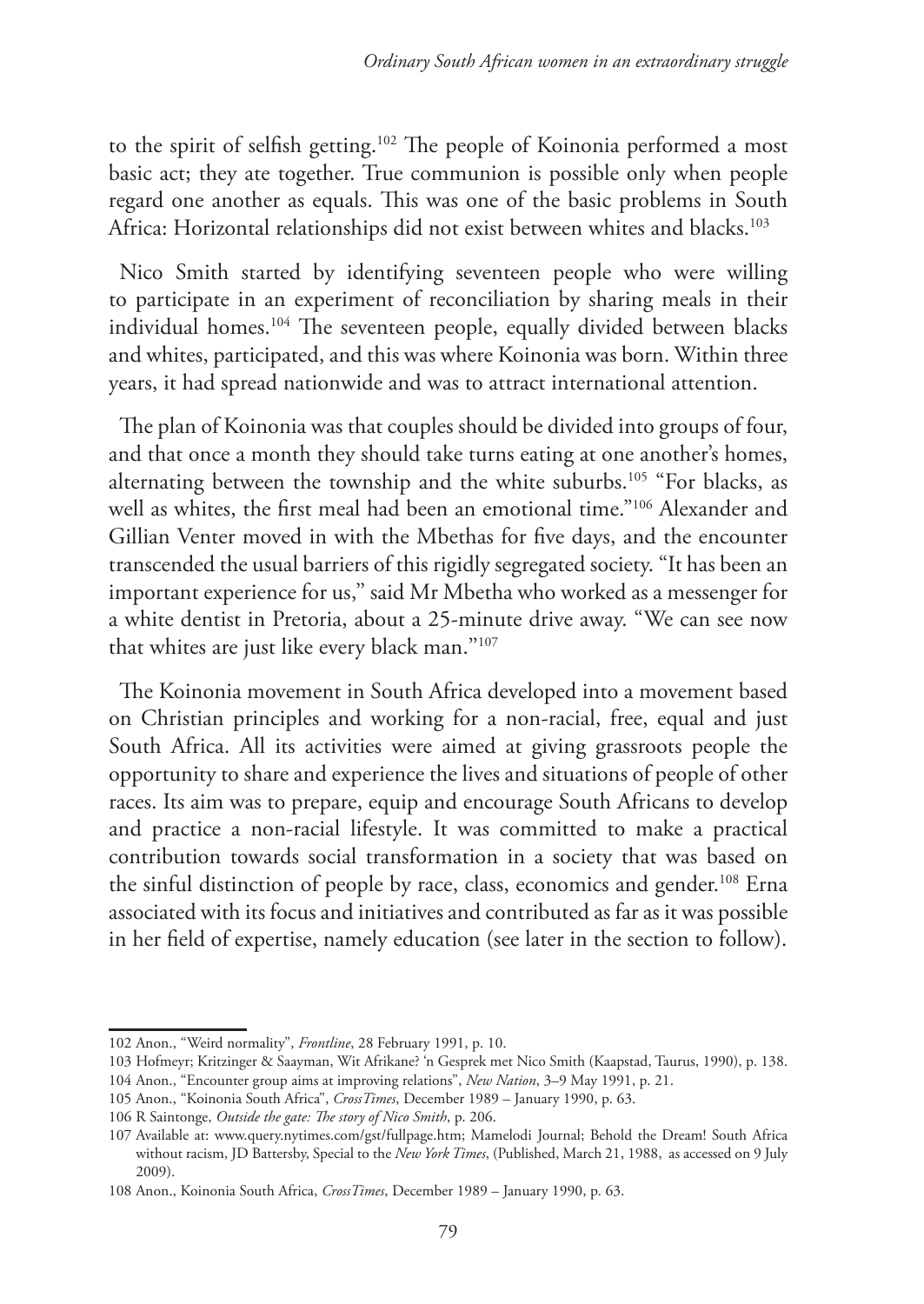In 1989, the Koinonia movement received the international Beyond War Award for its work in bridging the gap between whites and blacks.<sup>109</sup>

Erna and her husband joined Koinonia, where they arranged for Christian exchanges.110 During the early 1990s, Erna was involved in trying to open a Koinonia branch in the Vaal Triangle, but there was not much support, with people believing that Apartheid was ending. Ironically, Koinonia ceased to exist after the elections in 1994. The Koinonia movement had relied on overseas funds and, knowing that South Africa was becoming a democratic country, foreigners did not see the need for organisations like Koinonia any longer. Many South Africans disagreed and felt that, if ever there was a time for such an organisation, it would be then! Through Koinonia, whites and blacks learnt to be friends across the racial barrier.<sup>111</sup> As mentioned earlier, Erna Buber also contributed significantly to rectify the inferiority of black education.

#### **Education provision - the extra mile**

Until the National Party came into power, most African education was provided by the more than 4 500 Christian mission schools throughout the country.112 The National Party was of the opinion that dangerous, liberal ideas were being fed by outsiders into the untrained minds of young black people at these schools. The NP government, with HF Verwoerd as Minister of Native Affairs, undertook to take control of the education of black children and to provide a new curriculum.<sup>113</sup>

The Bantu Education Act of 1953 brought all African schools under the control of the Department of Native Affairs, which phased out the independent missionary institutions that had previously been responsible for African education. The new imposed curriculum deliberately prepared learners for little more than manual labour.114

The new curriculum entailed that a minimal knowledge of Afrikaans and English was necessary to enable the Bantu child to follow oral or written

<sup>109</sup> Anon., Tembisa open its homes to its white neighbours, *Sowetan*, 4 April 1990, p. 4.

<sup>110</sup> Personal interview, E de Villiers (Buber)/PL Möller (Researcher), Vereeniging, 8 April 2008.

<sup>111</sup> Anon., "Weird normality", *Frontline*, 28 February 1991, p. 10.

<sup>112</sup> J Pape, et al., *Making history* (Johannesburg, Heinemann Publishers Ltd, 1998), p. 313.

<sup>113</sup> CFJ Muller, 500 years: *A history of South Africa*, p. 210.

<sup>114</sup> N Worden, *The making of modern South Africa…*, p. 96.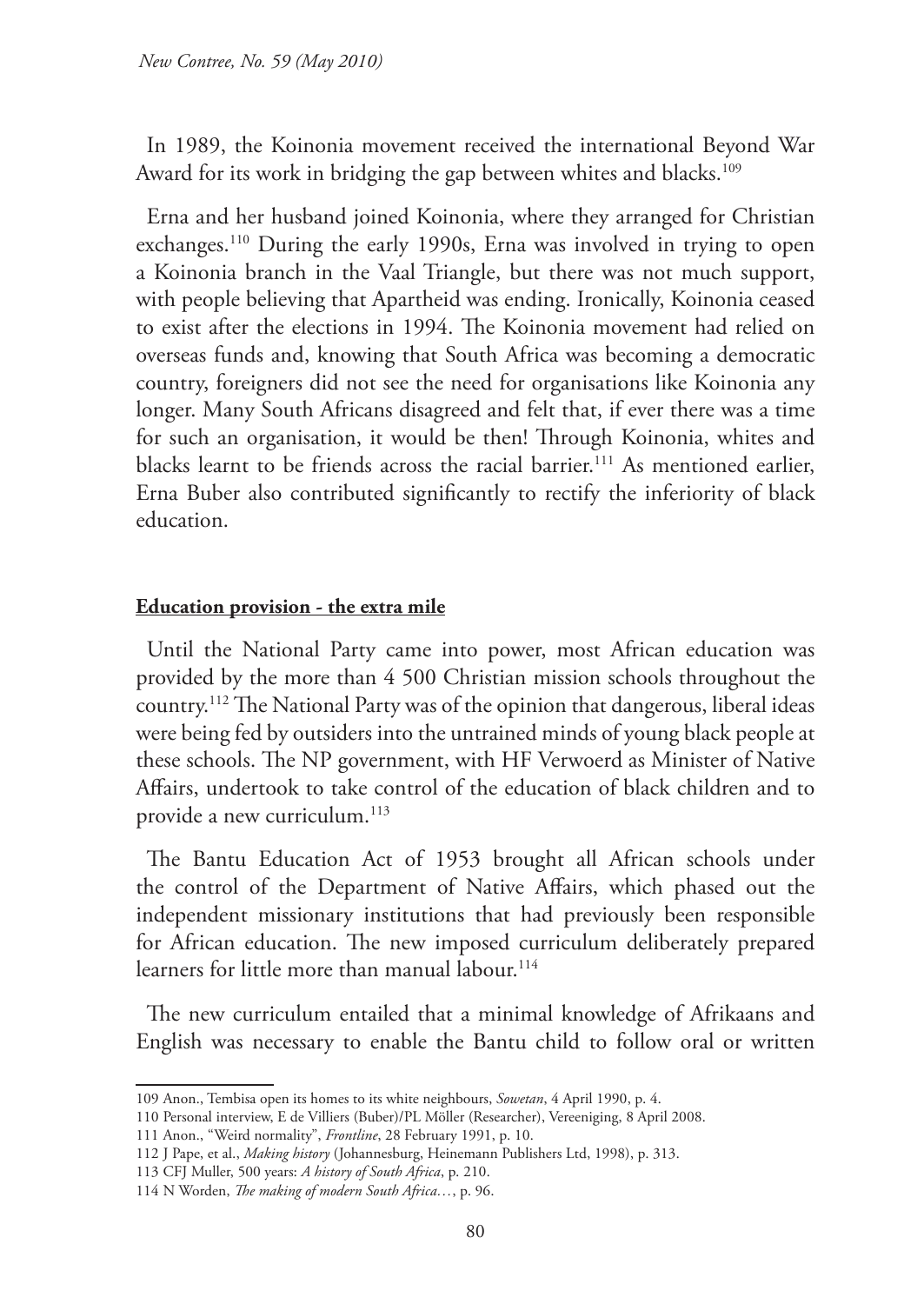instructions.115 Children protesting against government policy to impose Afrikaans as a medium of instruction in secondary schools in the Transvaal in 1976 eventually led to the Soweto uprising that marked a turning point in South Africa's political development.<sup>116</sup> Verwoerd provoked particular hostility by saying that it did not serve any purpose to teach black children mathematics if they could not use it.<sup>117</sup>

One of the most important issues that black South Africans had to deal with was the education system whose aim, according to their interpretation of the Minister of Education's view, was to keep the Bantu child subservient: "The Bantu must be so educated that they did not want to become imitators, that they would want to remain essentially Bantu."<sup>118</sup>

The interpretation of many concerned people at the time was that the Apartheid government (Dr HF Verwoerd) had the following view of Bantu education:<sup>119</sup>

The school must equip the Bantu to meet the demands which the economic life of South Africa will impose on him… There is no place for Blacks in the European community above the level of certain forms of labour. Within his own community, however, all doors are open… Until now he has been subject to a school system which drew him away from his own community land and misled him by showing him the green pastures of European society in which he is not allowed to graze… What is the use of subjecting a Native child to a curriculum when it cannot use in practice?… That is absurd. Education must train and teach people in accordance with their opportunities in life… It is therefore necessary that Native education should be controlled in such a way that it should be in accordance with the policy of the State.

The aim was to educate African children only up to the level necessary to serve the needs of white employers for unskilled labour. This led to a system of schooling that in all respects was inferior to that provided for white children.<sup>120</sup>

There was widespread protest against the Bantu Education Act. Many believed that African education was now an official attempt by the government to produce a slave mentality in African children.<sup>121</sup>

<sup>115</sup> J Pape, et al., *Making history*, p. 313.

<sup>116</sup> A Guelke, *Rethinking the rise and fall of apartheid...*, pp. 127-128.

<sup>117</sup> H Giliomee & B Mbenga, *New history of South Africa*, p. 320.

<sup>118</sup> P Delius, et. al,, *Looking into the past* (Cape Town, Maskew Millar Longman Ltd, 1999), p. 300.

<sup>119</sup> BJ Liebenberg & SB Spies, *South Africa in the 20th century*, 1994, p. 326.

<sup>120</sup> TRH Davenport, *South Africa: A modern history*, p. 338.

<sup>121</sup> BJ Liebenberg & SB Spies, *South Africa in the 20th century*, p. 326.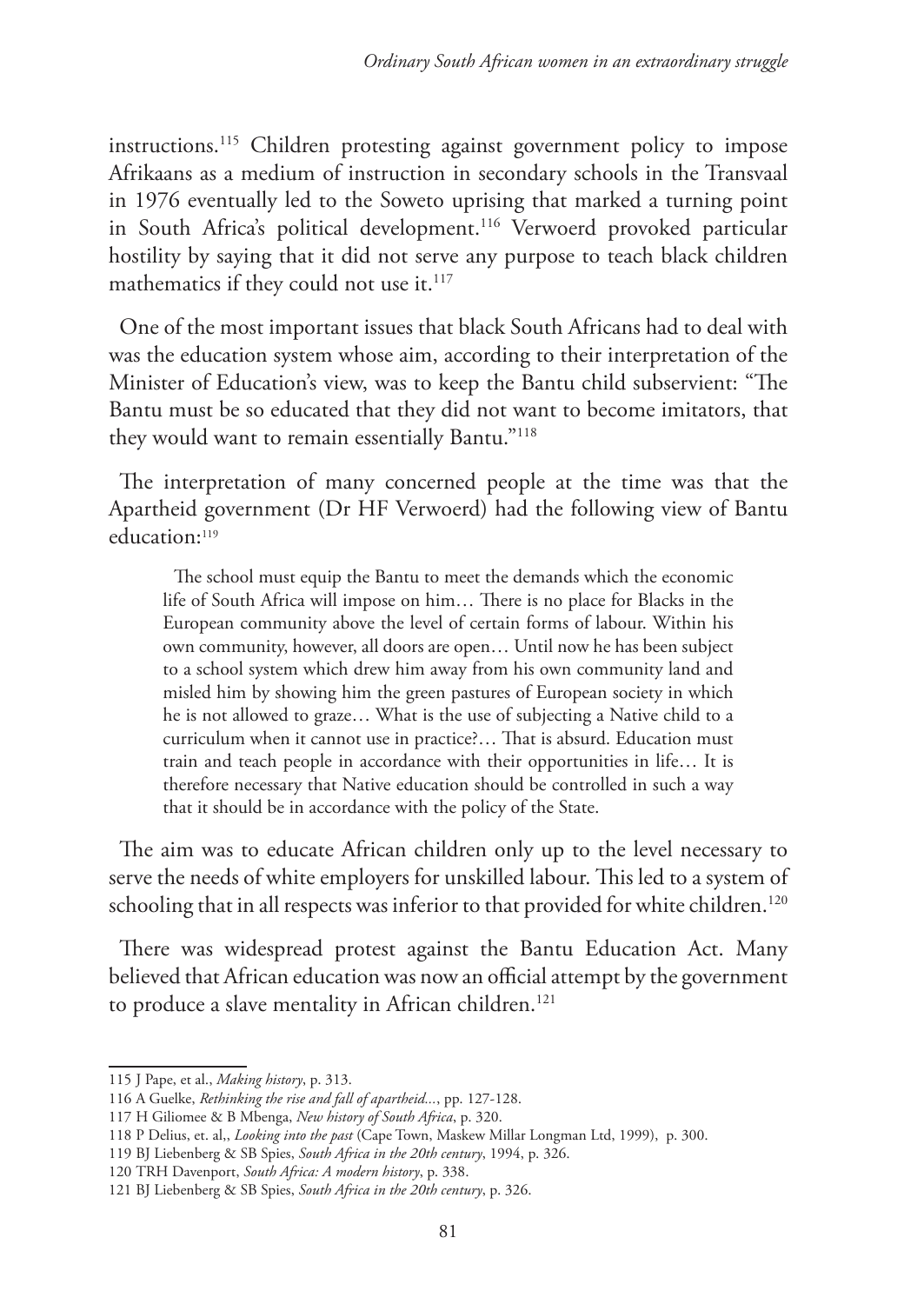Erna took note of the perilous circumstances in black education and at first thought that it was a matter of not enough funds being available for blacks. This "sensitised" her conscience and politicised her.<sup>122</sup> Erna was a driving force in trying to give these children a better education through supplementary education. Figuratively speaking, one could say that Erna acted like a "detoxifying agent".

On Saturdays, black children would go to Erna's flat, where she would teach them. However, there was much protest against this. Erna was kicked out of her flat, and the tyres of her car were slashed. All of a sudden, there was no flat available for Erna in Vereeniging. Eventually, she found a flat above a café and continued to make contact with learners and friends in the townships. Erna would also organise other teachers to become involved in teaching black children, and therefore extend the subjects that were being taught.

Erna made a big effort in organising meetings and programmes for white and black learners around Christian activities.

In the late 70s, she attended weekly meetings at the Vereeniging Hospital as part of the Christian fellowship movement of the hospital, where she became involved with several black children who later went to her flat for lessons.

Her main aim was to get young people of different races together so they could realise that there was actually little difference between them. Erna joined the Hospital Christian Fellowship and took white learners to the weekly services at the black hospital. She arranged get-togethers between white SCA (Student Christian Association) and black SCM (Student Christian Movement) high school members at "neutral" venues like the Anglican Church hall in the white suburb of Drie Riviere, so that white parents would not get upset. Erna explained, "The history of the SCA is an interesting reflection of the invidious effect of Apartheid – the white English movement remained the SCA, the white Afrikaner movement became a separate organisation, the CSV, and a separate, black-only movement, the SCM, was constituted. I think that research will show that 'brown' and Indian Christian students had separate movements too, all springing from the original SCA of the UK."

Bringing people of different races together remained a difficult mission. Erna's mail was regularly opened and her phone tapped. She was once stopped while driving home from a visit to see friends in Soweto being body-searched.

<sup>122</sup> Personal interview, E de Villiers (Buber)/PL Möller (Researcher), Vereeniging, 8 April 2008.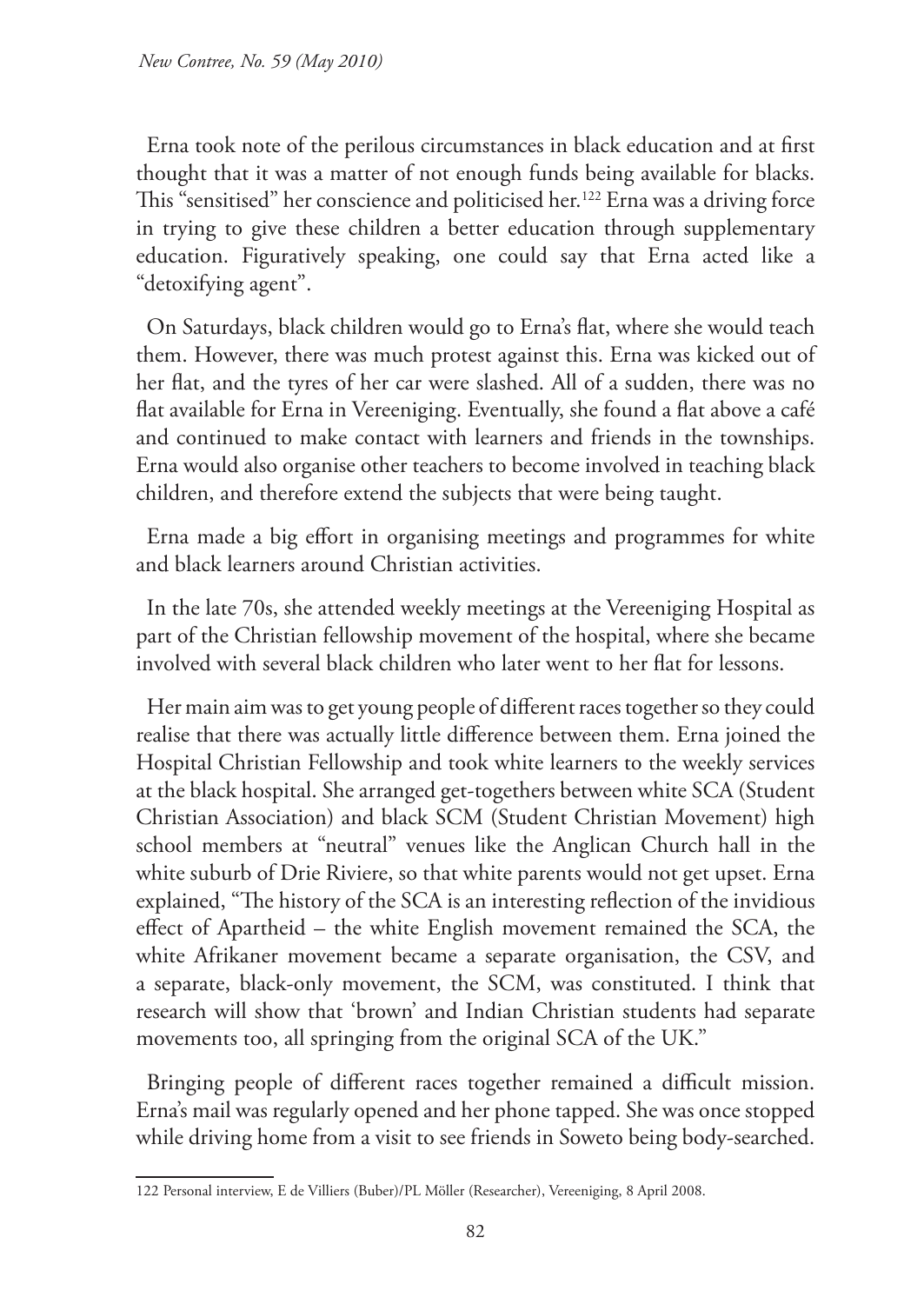The security police also came to the school because she was being investigated.

In times like this, Erna could have stopped "fighting", because she had the responsibility of two young children of her own. At times, situations were becoming risky and even dangerous for her and her family. However, she never gave up.

In 1976, the Soweto riots erupted.<sup>123</sup> The cause of the march in Soweto was not against the use of Afrikaans as education medium only, but also for a better education. The learners were protesting for FREEDOM – education is a gateway to freedom. The events of that day were disastrous, and many of the learners must have resented the police as well as white people.<sup>124</sup>

Erna was active in trying to keep her friends calm and she continued spreading the concept of forgiveness. When she went to KwaZulu-Natal on holiday during the state of emergency in the eighties, she went to visit people in the rural areas in homes and churches.125 At a school in Evaton, Erna addressed the entire school, where she spoke about the importance of forgiveness. According to Erna anger, tears, hatred and humiliation are some of the emotions that filter through the mind amid images of guns, freedom songs, burning cars and houses, but most of all the loss of young lives. She always tried to ameliorate this.

The older Erna is retired now (2010) and is still living in Vereeniging. She still helps young people and students with academic assignments and research, but nowadays her actions are more accepted and tolerated because of the changes South Africans were exposed to from the nineties.

## **Conclusion**

From this research, it is clear that "good" and "courageous" work is done not only by well-known people whose efforts are constantly published in autobiographies, newspapers and on television, but also by ordinary people like Erna de Villiers (Buber).

It was challenging for ordinary persons to make a difference because they did not have as much support as well-known people with followers had. People

<sup>123</sup> H Giliomee & B Mbenga, *New history of South Africa*, p. 362.

<sup>124</sup> BJ Liebenberg & SB Spies, *South Africa in the 20th century*, p. 461.

<sup>125</sup> Personal interview, E de Villiers (Buber)/PL Möller (Researcher), Vereeniging, 8 April 2008.